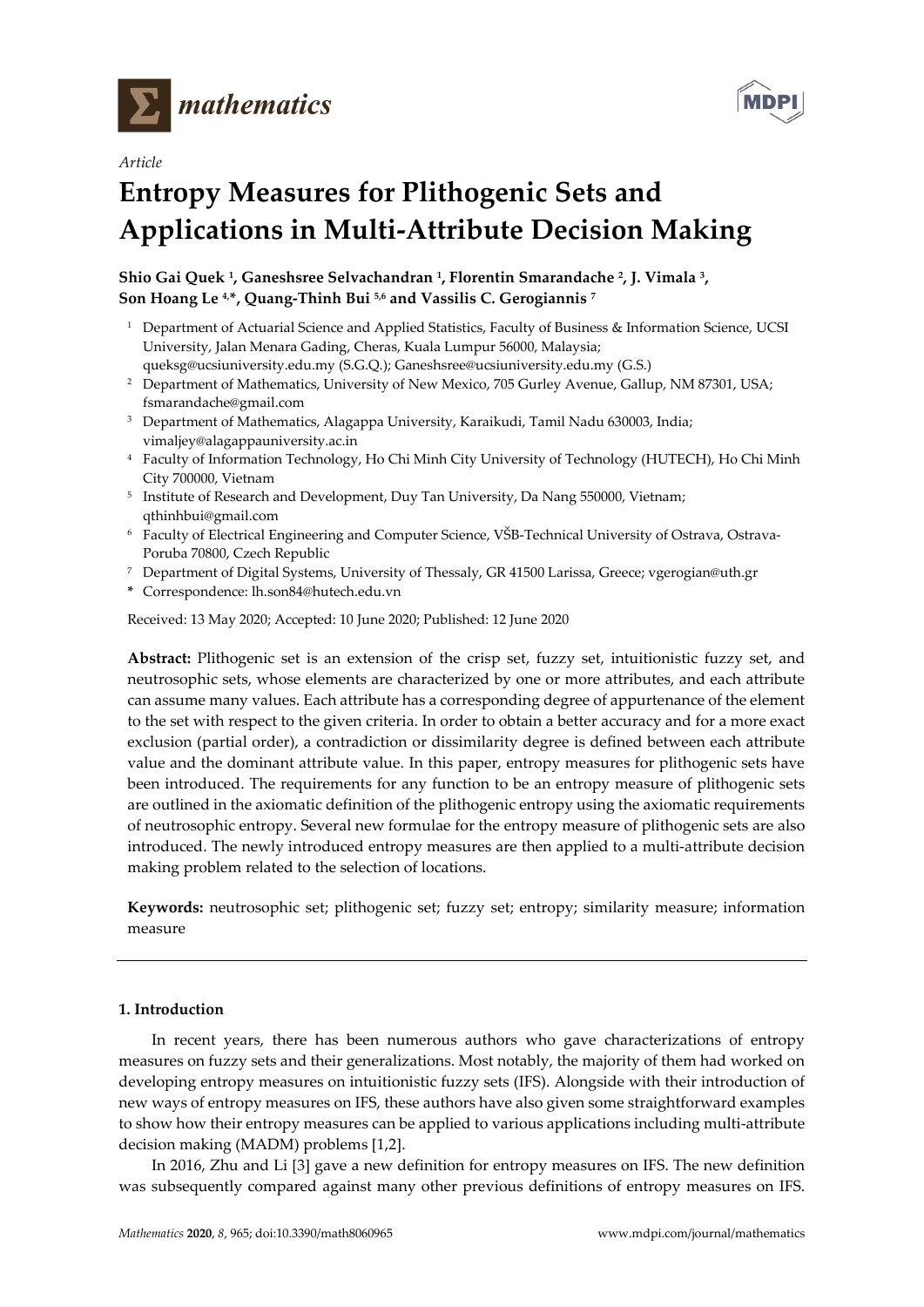Montes et al. [4] proposed another new definition for entropy measures on intuitionistic fuzzy sets based on divergence. Both of these research groups [3,4] subsequently demonstrated the applications of their definition of IFS onto MADM problems, and both of them deployed examples of IFS, whose data values were not derived from real-life datasets but were predetermined by the authors to justify their new concepts. On the other hand, Farnoosh et al. [5] also gave their new definition for entropy measures on IFS, but they focused only on discussing its potential application in fault elimination of digital images rather than MADM. Ansari et al. [6] also gave a new definition of entropy measures on IFS in edge detection of digital images. Both research groups [5,6] did not provide examples on how their new definitions for entropy measures on IFS may be applied on MADM.

Some of the definitions of entropy measures defined for IFS were parametric in nature. Gupta et al. [7] defined an entropy measures on IFS, characterized by a parameter  $\alpha$ . Meanwhile, Joshi and Kumar [8] independently (with respect to [7]) defined a new entropy measures on IFS, also characterized by a parameter  $α$ . An example on MADM was also discussed by Joshi and Kumar [8], once again involving a small, conceptual IFS like those encountered in the work of Zhu and Li [3] as well as Montes et al. [4]. The works by Joshi and Kumar [8] were subsequently followed by Garg et al. [9] who defined an entropy measure on IFS characterized by two parameters:  $(α, β)$ . Like the previous authors, Garg et al. [9] discussed the application of their proposed entropy measure on MADM using a similar manner. In particular, they compared the effect of different parameters  $\alpha$ ,  $\beta$ on the results of such decision-making process. Besides, they had also compared the results yielded by the entropy measure on IFS from some other authors. Joshi and Kumar [10] also defined another entropy measure on IFS, following their own previous work on the classical fuzzy sets in [11] and also the work by Garg et al. in [9].

For various generalizations derived from IFS, such as inter-valued intuitionistic fuzzy sets (IVIFS) or generalized intuitionistic fuzzy soft sets (GIFSS), there were also some studies to establish entropy measures on some generalizations, followed by a demonstration on how such entropy measures can be applied to certain MADM problems. Recently, Garg [12] defined an entropy measure for inter-valued intuitionistic fuzzy sets and discussed the application of such entropy measures on solving MADM problems with unknown attribute weights. In 2018, Rashid et al. [13] defined another distance-based entropy measure on the inter-valued intuitionistic fuzzy sets. Again, following the conventions of the previous authors, they clarified the applications of their work on MADM problem using a simple, conceptual small dataset. Selvachandran et al. [14] defined a distance induced intuitionistic entropy for generalized intuitionistic fuzzy soft sets, for which they also clarified the applications of their work on MADM problems using a dataset of the same kind.

As for the Pythagorean fuzzy set (PFS) and its generalizations, an entropy measure was defined by Yang and Hussein in [15]. Thao and Smarandache [16] proposed a new entropy measure for Pythagorean fuzzy sets in 2019. Such new definitions of entropy in [16] discarded the use of natural logarithm as in [15], which is computationally intensive. Such work was subsequently followed by Athira et.al. [17,18], where an entropy measure was given for Pythagorean fuzzy soft sets—a further generalization of Pythagorean fuzzy sets. As for vague set and its generalizations, Feng and Wang [19] defined an entropy measure considering the hesitancy degree. Later, Selvachandran et al. [20] defined an entropy measure on complex vague soft sets. In the ever-going effort of establishing entropy measures for other generalizations of fuzzy sets, Thao and Smarandache [16] and Selvachandran et al. [20] were among the research groups who justified the applicability of their entropy measures using examples on MADM. Likewise, each of those works involved one or several (if more than one example provided in a work) small and conceptual datasets created by the authors themselves.

Besides IFS, PFS, vague sets and all their derivatives, there were also definitions of entropy established on some other generalizations of fuzzy sets in recent years, some came alongside with examples on MADM involving conceptual datasets as well [21]. Wei [22] defined an asymmetrical cross entropy measure for two fuzzy sets, called the fuzzy cross-entropy. Such cross entropy for interval neutrosophic sets was also studied by Sahin in [23]. Ye and Du [21] gave four different new ways entropy measures on interval-valued neutrosophic sets. Sulaiman et al. [24,25] defined entropy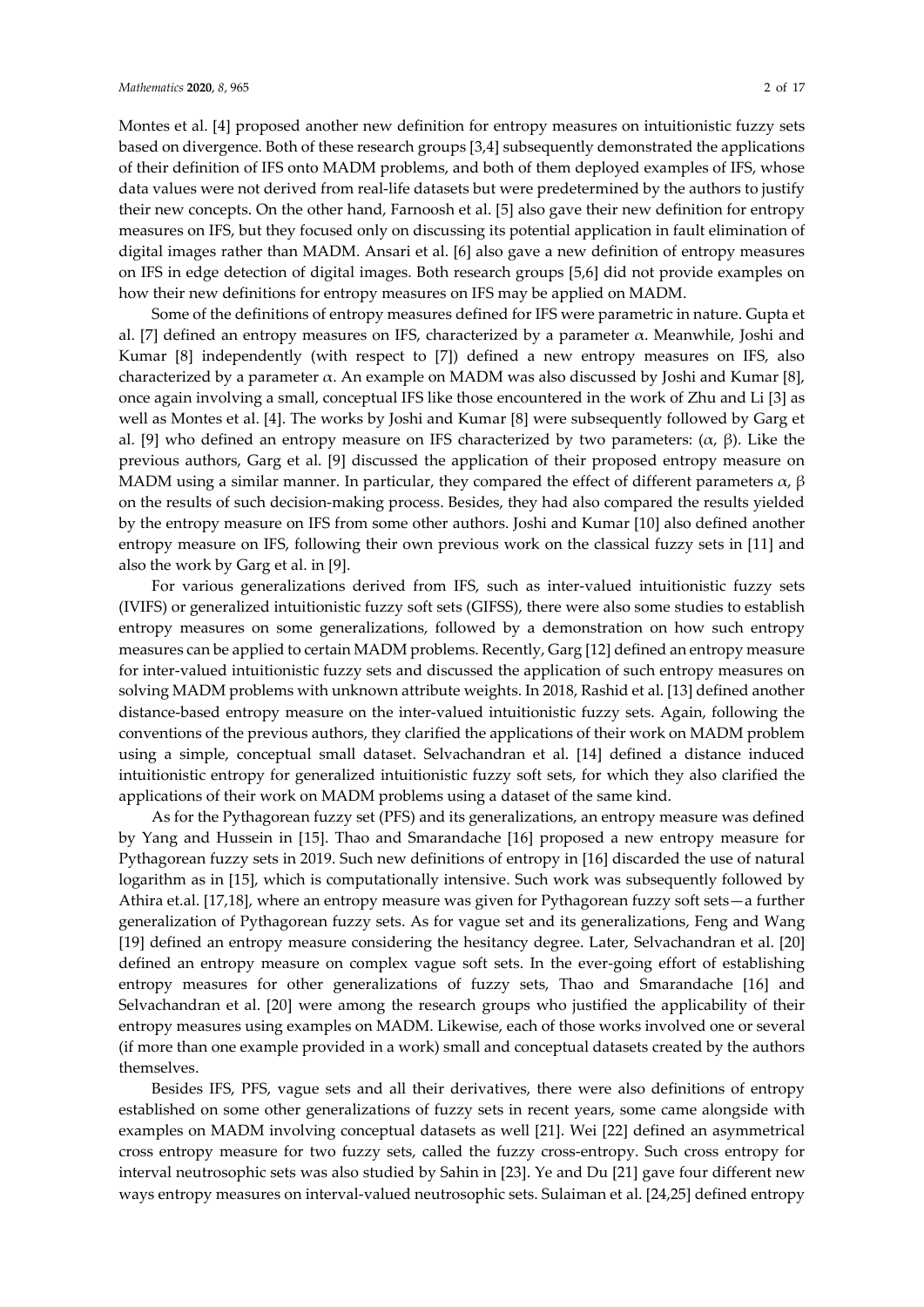measures for interval-valued fuzzy soft sets and multi-aspect fuzzy soft sets. Hu et al. [26] gave an entropy measure for hesitant fuzzy sets. Al-Qudah and Hassan [27] gave an entropy measure for complex multi-fuzzy soft sets. Barukab et al. [28] gave an entropy measure for spherical fuzzy sets. Piasecki [29] gave some remarks and characterizations of entropy measures among fuzzy sets. In 2019, Dass and Tomar [30] further examined the legitimacy of some exponential entropy measures on IFS, such as those defined by Verna and Sharma in [31], Zhang and Jiang in [32], and Mishra in [33]. On the other hand, Kang and Deng [34] outlined the general patterns for which the formula for entropy measures could be formed, thus also applicable for entropy measures to various generalizations of fuzzy sets. Santos et al. [35] and Cao and Lin [36] derived their entropy formulas for data processing based on those for fuzzy entropy with applications in image thresholding and electroencephalogram.

With many entropy measures being defined for various generalizations of fuzzy sets, it calls upon a need to standardize which kind of functions are eligible to be used as entropy measures and which are not. One of the most notable and recent works in this field is accomplished by Majumdar [1], who established an axiomatic definition on the entropy measure on a single-valued neutrosophic set (SVNS). Such an axiomatic definition of entropy measure, once defined for a particular generalization of fuzzy set, serves as an invaluable tool when choosing a new entropy measure for a particular purpose. Moreover, with the establishment of such an axiomatic definition of entropy measure, it motivates researchers to work on deriving a collection of functions, which all qualify themselves to be used as entropy measures, rather than inventing a single standalone function as an entropy measure for a particular scenario.

In 2017, Smarandache [2] firstly established a concept of plithogenic sets, intended to serve as a profound and conclusive generalization from most (if not all) of the previous generalizations from fuzzy sets. This obviously includes the IFS, where most works had been done to establish its great variety of entropy measures. However, Smarandache [2] did not give any definitions on entropy measures for plithogenic sets.

Our work on this paper shall be presented as follows: Firstly, in Section 2, we mention all the prerequisite definitions needed for the establishment of entropy measures for plithogenic sets. We also derive some generalizations of those previous definitions. Such generalizations are necessary to further widen the scope of our investigation on the set of functions that qualifies as entropy measures for plithogenic sets. Then, in Section 3, we first propose new entropy measures for plithogenic sets in which requirements for any function to be an entropy measure of plithogenic sets are outlined in the axiomatic definition. Later in Section 3, several new formulae for the entropy measure of plithogenic sets are also introduced. In Section 4, we will apply a particular example of our entropy measure onto a MADM problem related to the selection of locations.

Due to the complexity and the novelty of plithogetic sets, as well as the scope constraints of this paper, the plithogenic set involved in the demonstration of MADM will be of a small caliber within 150 data values in total. Those data values contained in the plithogenic set example will be also conceptual in nature (only two to three digits per value). Such presentation, although it may be perceived as simple, is in alliance with the common practice of most renowned works done by the previous authors discussed before, whenever a novel way of entropy measure is invented and first applied on a MADM problem. Hence, such a start-up with a small and conceptual dataset does not hinder the justification on the practicability of the proposed notions. Quite the contrary, it enables even the most unfamiliar readers to focus on the procedure of such novel methods of dealing with MADM problems, rather than being overwhelmed by the immense caliber of computation encountered in dealing with up-to-date real-life datasets.

#### **2. Preliminary**

Throughout all the following of this article, let  $U$  be the universal set. **Definition 2.1** [1]. A single valued neutrosophic sets (SVNS) on  $U$  is defined to be the collection

$$
A = \{(x, T_A(x), I_A(x), F_A(x)) : x \in U\}
$$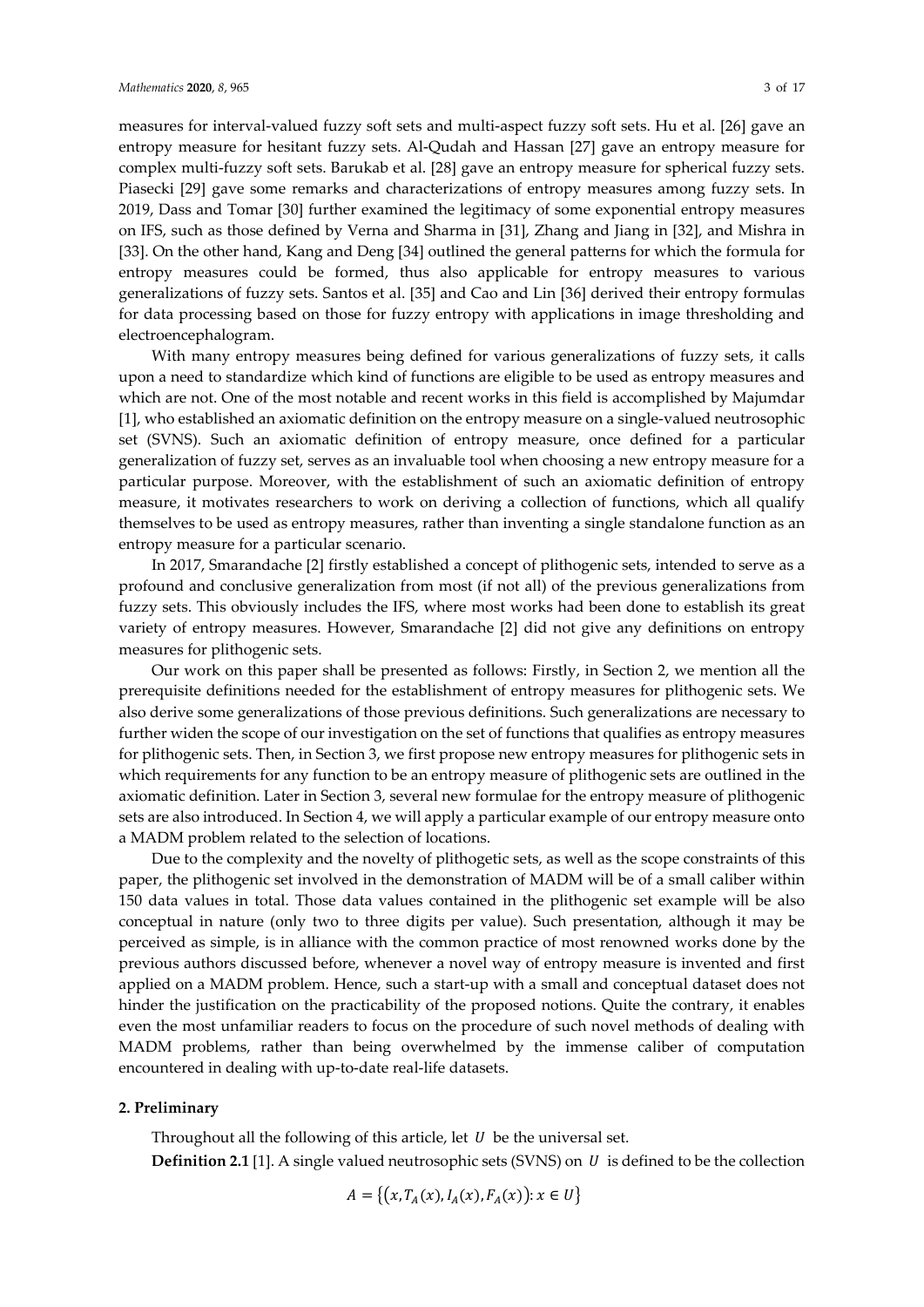where  $T_A$ ,  $I_A$ ,  $F_A$ :  $U \to [0,1]$  and  $0 \le T_A(x) + I_A(x) + F_A(x) \le 3$ .

We denote  $S VNS(U)$  to be the collection of all SVNS on  $U$ .

Majumdar [1] have established the following axiomatic definition for an entropy measure on SVNS.

**Definition 2.2** [1]. An entropy measure on SVNS is a function  $E_N$ : SVNS(U)  $\rightarrow$  [0, 1] that satisfies the following axioms for all  $A \in \text{SWS}(U)$ :

- I.  $E_N(A) = 0$  if A is a crisp set i.e.,  $(T_A(x), I_A(x), F_A(x)) \in \{(1,0,0), (0,0,1)\}$  for all  $x \in U$ .
- II.  $E_N(A) = 1$  if  $(T_A(x), I_A(x), F_A(x)) = \left(\frac{1}{2}, \frac{1}{2}, \frac{1}{2}\right)$  $\frac{1}{2}$  for all  $x \in U$ .
- III.  $E_N(A) \ge E_N(B)$  if A is contained in B i.e.,  $T_A(x) \le T_B(x)$ ,  $I_A(x) \ge I_B(x)$ ,  $F_A(x) \ge F_B(x)$  for all  $x \in H$

IV.  $E_N(A) = E_N(A^c)$  for all  $A \in SVNS(U)$ .

In the study of fuzzy entropy, a fuzzy set with membership degree of 0.5 is a very special fuzzy set as it is the fuzzy set with the highest degree of fuzziness. Similarly, in the study of entropy for SVNSs, a SVNS with all its membership degree of 0.5 for all the three membership components is very special as it is the SVNS with the highest degree of uncertainty. Hence, we denote  $A_{\left[\frac{1}{2}\right]} \in$ 

*SVNS*(*U*) as the SVNS with  $(T_A(x), I_A(x), F_A(x)) = (\frac{1}{2}, \frac{1}{2}, \frac{1}{2})$  $\frac{1}{2}$  for all  $x \in A$ . Such axiomatic descriptions in Definition 2.2 of this paper, defined by Majumdar [1], serve as the cornerstone for establishing similar axiomatic descriptions for the entropy measures on other generalizations of fuzzy sets, which shall certainly include that for plithogenic sets by Smarandache [2].

We however, disagree with (iii) of Definition 2.2. As an illustrative example, let  $A$  be empty, then *A* has zero entropy because it is of *absolute certainty* that *A* "does not contain any element". Whereas a superset of A, say  $B \in SVNS(U)$ , may have higher entropy because it may not be crisp. Thus, we believe that upon establishing (iii) of Definition 2.2, the authors in [1] concerned only the case where  $A$  and  $B$  are very close to the entire  $U$ . Thus, on the establishment of entropy measures on plithogenic sets in this article, only axioms (i), (ii) and (iv) of Definition 2.2 will be considered.

Together with axioms (i), (ii), and (iv) of Definition 2.2, the following two well-established generalizations of functions serve as **our motives of defining the entropies**, which allows different users to customize to their respective needs.

**Definition 2.3** [1]. Let T:  $[0,1]^2 \rightarrow [0,1]$ , be a function satisfying the following for all  $p, q, r, s \in$  $[0, 1].$ 

- 1.  $T(p, q) = T(q, p)$  (*commutativity*)
- 2.  $T(p,q) \leq T(r,s)$ , if  $p \leq r$  and  $q \leq s$
- 3.  $T(p, T(q, r)) = T(T(p, q), r)$  (associativity)
- 4.  $T(p, 0) = 0$
- 5.  $T(p, 1) = p$

Then T is said to be a *T-norm* function.

**Example 2.3.1.** "minimum" is a *T-norm* function.

**Definition 2.4** [1]. Let S:  $[0,1]^2 \rightarrow [0,1]$ , be a function satisfying the following for all  $p, q, r, s \in$ 

 $[0,1]$ .

- 1.  $S(p, q) = S(q, p)$  (*commutativity*)
- 2.  $S(p,q) \leq S(r,s)$ , if  $p \leq r$  and  $q \leq s$
- 3.  $S(p, S(q, r)) = S(S(p, q), r)$  (*associativity*)
- 4.  $S(p, 0) = p$
- 5.  $S(p, 1) = 1$

Then, S is said to be an *S-norm* (or a *T-conorm*) function. **Example 2.4.1.** "maximum" is an *S-norm* function.

 $\overline{c}$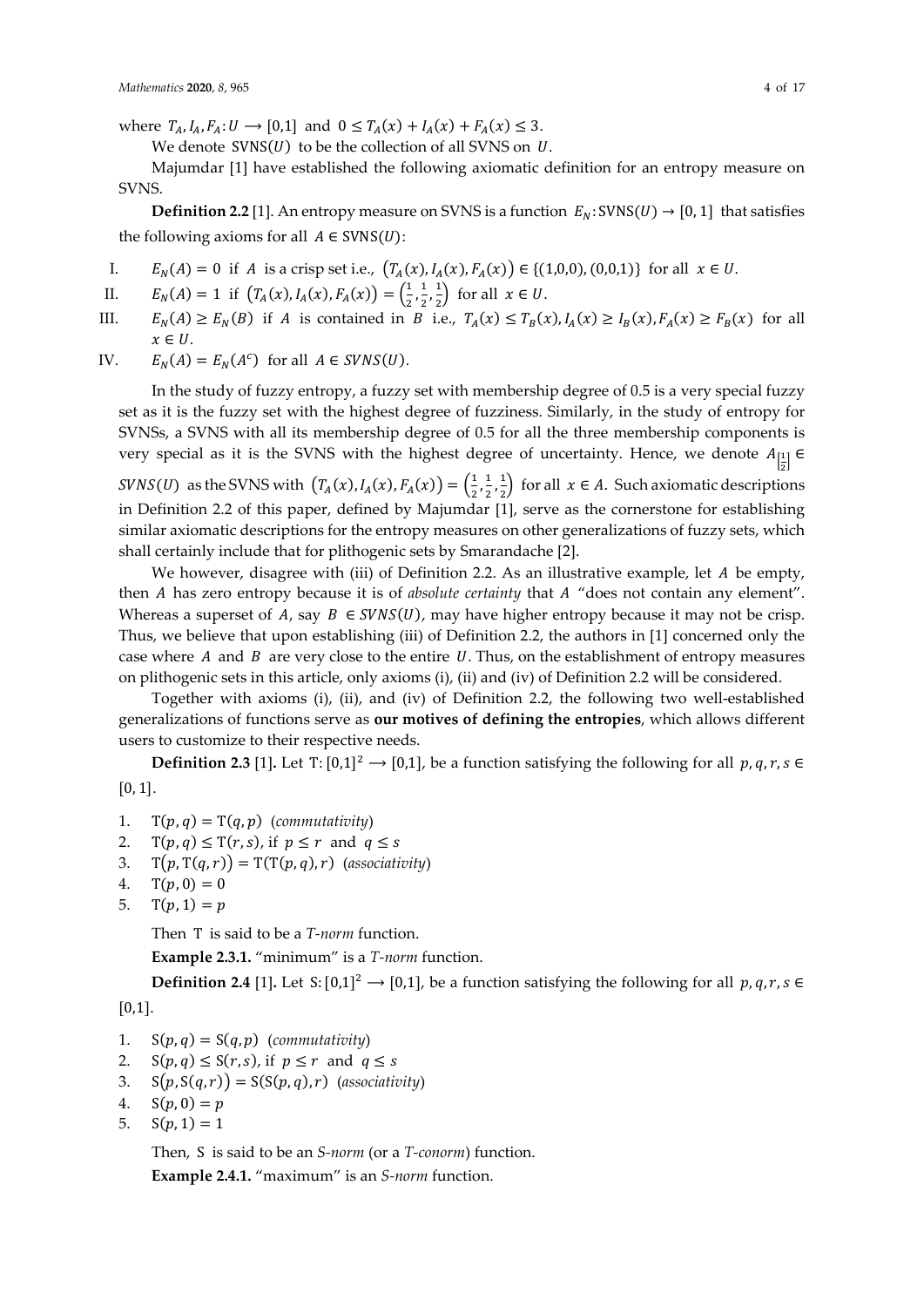In the study of fuzzy logic, we also find ourselves seeking functions that measure the central tendencies, as well as a given position of the dataset, besides maximum and minimum. Such measurement often involves more than two entities and those entities can be ordered of otherwise. This is the reason we introduce the concept of *M-type* function and the *S-type* function, defined on all finite (not ordered) sets with entries in  $[0,1]$ . Due to the commutativity of S-norm function, S-type function is thus a further generalization of S-norm function as it allows more than two entities. In all the following of this article, let us denote  $\Phi_{[0,1]}$  as the collection of all finite sets with entries in [0,1]. To avoid ending up with too many brackets in an expression, it is convenient to denote the image of  ${a_1, a_2, \cdots, a_n}$  under f as  $f(a_1, a_2, \cdots, a_n)$ .

**Definition 2.5** [1]. Let  $f: \Phi_{[0,1]} \to [0,1]$ , be a function satisfying the following:

- (i)  $f(0,0, \dots, 0) = 0$
- (ii)  $f(1,1, \dots, 1) = 1$

Then f is said to be an *M-type* function.

**Remark 2.5.1.** "maximum", "minimum", "mean", "interpolated inclusive median", "interpolated exclusive median", "inclusive first quartile", "exclusive 55th percentile", 1 −  $\prod_{k \in K} (1 - k)$  and  $1 - \frac{|K|}{\sqrt{\prod_{k \in K} (1 - k)}}$  are some particular examples of *M-type* functions.

**Definition 2.6** [1]. Let  $f: \Phi_{[0,1]} \to [0,1]$ , be a function satisfying the following:

- (i)  $f(0,0, \dots, 0) = 0$
- (ii) If  $K \in \Phi_{[0,1]}$  contains at least an element  $k > 0$ , then  $f(K) > 0$ .
- (iii) If  $K \in \Phi_{[0,1]}$  contains at least an element  $k = 1$ , then  $f(K) = 1$ .
- (iv) For every two sets from  $\Phi_{[0,1]}$  with the same cardinality:  $K = \{k_1, k_2, \dots, k_n\}$  and  $R =$  $\{r_1, r_2, \cdots, r_n\}$ . If  $k_i \geq r_i$  for all j, then  $f(K) \geq f(R)$ .

Then  $f$  is said to be an  $S$ -type function.

**Remark 2.6.1.** "maximum",  $1 - \prod_{k \in K} (1 - k)$  and  $1 - \frac{|K|}{\sqrt{\prod_{k \in K} (1 - k)}}$  are some particular examples of *S-type* functions.

**Lemma 2.7.** If *f* is an *S-type* function, then it is also an *M-type* function.

**Proof:** As  $\{1,1,\dots,1\}$  contains one element which equals to 1,  $f(1,1,\dots,1) = 1$ , thus the lemma follows.

**Remark 2.7.1.** The converse of this lemma is not true however, as it is obvious that "mean" is an M-type function but not an S-type function.

All of these definitions and lemmas suffice for the establishment of our entropy measure for plithogenic sets.

#### **3. Proposed Entropy Measure for Plithogenic Sets**

In [2], Smarandache introduced the concept of plithogenic set. Such a concept is as given in the following definition.

**Definition 3.1.** [2] Let *U* be a universal set. Let  $P \subseteq U$ . Let *A* be a set of attributes. For each attribute  $a \in A$ : Let  $S_a$  be the set of all its corresponding attribute values. Take  $V_a \subseteq S_a$ . Define a function  $d_a$ :  $P \times V_a \rightarrow [0,1]$ , called the attribute value appurtenance degree function. Define a function  $c_a: V_a \times V_a \rightarrow [0,1]$ , called the attribute value contradiction (dissimilarity) degree function, which further satisfies:

- (i)  $c_a(v, v) = 0$ , for all  $v \in V_a$ .
- (ii)  $c_a(v_1, v_2) = c_a(v_2, v_1)$ , for all  $v_1, v_2 \in V_a$ .

Then:

- (a)  $\mathbf{R} = \langle P, A, V, d, c \rangle$  is said to form a plithogenic set on U.
- (b)  $d_a$  is said to be the attribute value appurtenance fuzzy degree function (abbr. AFD-function) for *a* in **R**, and  $d_a(x, v)$  is called the appurtenance fuzzy degree of *x* in *v*.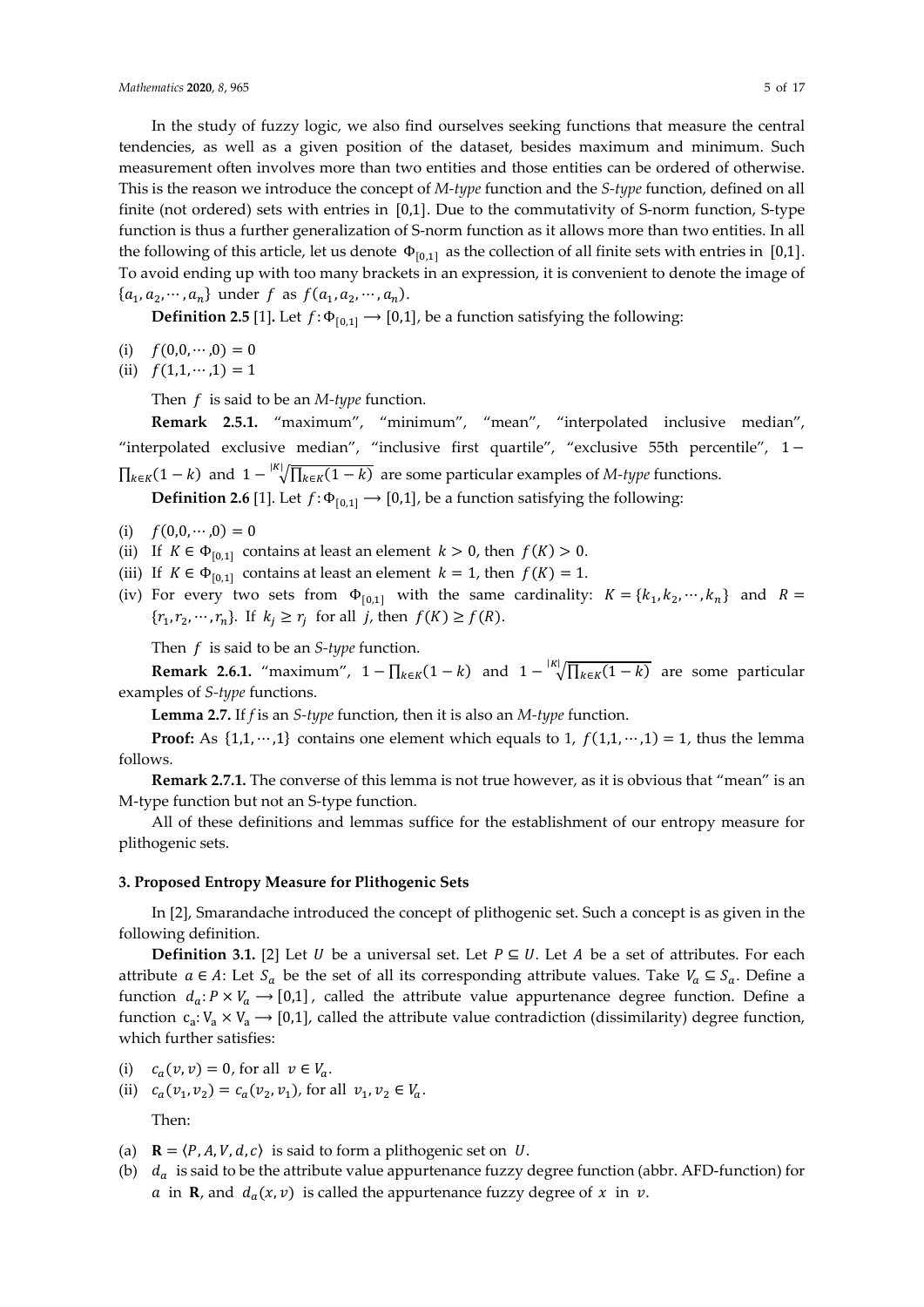(c)  $c_a$  is said to be the attribute value contradiction (dissimilarity) fuzzy degree function (abbr. CFD-function) for a in **R**, and  $c_a(v_1, v_2)$  is called the contradiction fuzzy degree between  $v_1$ and  $v_2$ .

**Remark 3.1.1.** If  $P = U$ ,  $A = \{a_0\}$ ,  $V_{a_0} = \{v_1, v_2, v_3\}$ ,  $c_{a_0}(v_1, v_2) = c_{a_0}(v_2, v_3) = 0.5$  and  $c_{a}$  $(v_1, v_3) = 1$ , then **R** is reduced to a single valued neutrosophic set (SVNS) on *U*.

**Remark 3.1.2.** If  $P = U$ ,  $V_a = \{v_1, v_2\}$  for all  $a \in A$ ,  $d_a: P \times V_a \rightarrow [0,1]$  is such that  $0 \leq$  $d_a(x, v_1) + d_a(x, v_2) \le 1$  for all  $x \in P$  and for all  $a \in A$ ,  $c_a(v_1, v_2) = c_a(v_2, v_1) = 1$  for all  $a \in A$ , then  $R$  is reduced to a generalized intuitionistic fuzzy soft set (GIFSS) on  $U$ .

**Remark 3.1.3.** If  $P = U$ ,  $A = \{a_0\}$ ,  $V_{a_0} = \{u_1, v_1, u_2, v_2\}$ ,  $d_{a_0}: P \times V_{a_0} \to [0,1]$  is such that  $0 \leq d_{a_0}(x, v_1) + d_{a_0}(x, v_2) \leq 1$ ,  $0 \leq d_{a_0}(x, u_1) \leq d_{a_0}(x, v_1)$  and  $0 \leq d_{a_0}(x, u_2) \leq d_{a_0}(x, v_2)$  all satisfied for all  $x \in P$ , and  $c_{a_0}(u_1, u_2) = c_{a_0}(v_1, v_2) = 1$ , then **R** is reduced to an inter-valued intuitionistic fuzzy set (IVIFS) on  $U$ .

**Remark 3.1.4.** If  $P = U$ ,  $A = \{a_0\}$ ,  $V_{a_0} = \{v_1, v_2\}$ ,  $d_{a_0}: P \times V_{a_0} \to [0,1]$  is such that  $0 \leq$  $d_{a_0}(x, v_1) + d_{a_0}(x, v_2) \le 1$  for all  $x \in P$ , and  $c_{a_0}(v_1, v_2) = 1$ , then **R** is reduced to an intuitionistic fuzzy set (IFS) on  $U$ .

**Remark 3.1.5.** If  $P = U$ ,  $A = \{a_0\}$ ,  $V_{a_0} = \{v_1, v_2\}$ ,  $d_{a_0}: P \times V_{a_0} \to [0,1]$  is such that  $0 \leq$  $d_{a_0}(x, v_1)^2 + d_{a_0}(x, v_2)^2 \le 1$  for all  $x \in P$ , and  $c_{a_0}(v_1, v_2) = 1$ , then **R** is reduced to a Pythagorean fuzzy set (PFS) on  $U$ .

**Remark 3.1.6.** If  $P = U$ ,  $A = \{a_0\}$  and  $V_{a_0} = \{v_0\}$ , then **R** is reduced to a fuzzy set on U.

**Remark 3.1.7.** If  $P = U$ ,  $A = \{a_0\}$ ,  $V_{a_0} = \{v_0\}$ , and  $d_{a_0}: P \times V_{a_0} \to \{0,1\} \subset \{0,1\}$ , then **R** is reduced to a classical crisp set on  $U$ .

In all the following, the collection of all the plithogenic sets on  $U$  shall be denoted as  $PLFT(U)$ . **Definition 3.2.** Let =  $\langle P, A, V, d, c \rangle \in PLFT(U)$ . The *compliment* for **R**, is defined as

$$
\overline{\mathbf{R}} = \langle P, A, V, \overline{d}, c \rangle,
$$

where  $\bar{d}_a = 1 - d_a$  for all  $a \in A$ .

**Remark 3.2.1.** This definition of compliment follows from page 42 of [2].

**Remark 3.2.2.** It is clear that  $\overline{R} \in PLFT(U)$  as well.

With the all these definitions established, we now proceed to define a way of measurement of entropy for plithogenic sets. In the establishment of such entropy measures, we must let all the AFDfunctions  $\{d_a: a \in A\}$  and all the CFD-functions  $\{c_a: a \in A\}$  to participate in contributing to the overall entropy measures of =  $\langle P, A, V, d, c \rangle \in PLFT(U)$ .

We now discuss some common traits of how each element from  $\{d_a : a \in A\}$  and  $\{c_a : a \in A\}$ shall contribute to the overall entropy measures of  $\bf{R}$ , all of which are firmly rooted in our conventional understanding of entropy as a quantitative measurement for the amount of disorder.

Firstly, on the elements of  $\{d_a : a \in A\}$ : In accordance with Definition 3.1, each  $d_a(x, v)$  is the appurtenance fuzzy degree of  $x \in P$ , over the attribute value  $v \in V_a$  ( $V_a$  in turn belongs to the attribute  $a \in A$ ). Note that  $d_a(x, v) = 1$  indicates *absolute certainty* of membership of x in v; whereas  $d_a(x, v) = 0$  indicates *absolute certainty* of non-membership of x in v. Hence, any  $d_a(x, v)$ satisfying  $d_a(x, v) \in \{0, 1\}$  must be regarded as contributing *zero* magnitude to the overall entropy measure of **R**, as absolute certainty implies zero amount of disorder. On the other hand,  $d_a(x, v)$  = 0.5 indicates *total uncertainty* of the membership of  $x$  in  $v$ , as 0.5 is in the middle of 0 and 1. Hence, any  $d_a(x, v)$  satisfying  $d_a(x, v) = 0.5$  must be regarded as contributing *the greatest* magnitude to the overall entropy measure of  $R$ , as total uncertainty implies the highest possible amount of disorder.

Secondly, on the elements of  $\{c_a : a \in A\}$ : For each attribute  $a \in A$ ,  $c_a(v_1, v_2) = 0$  indicates that the attribute values  $v_1, v_2$  are of identical meaning (synonyms) with each other (e.g., "big" and "large"), whereas  $c_a(v_1, v_2) = 1$  indicates that the attribute values  $v_1, v_2$  are of opposite meaning to each other (e.g., "big" and "small"). Therefore, in the case of  $c_a(v_1, v_2) = 0$  and  ${d_a(x, v_1), d_a(x, v_2)} = {0,1}$ , it implies that x is absolutely certain to be inside one  $v_i$  among  $\{v_1, v_2\}$ , while outside of the other, even though  $v_1$  and  $v_2$  carry identical meaning to each other.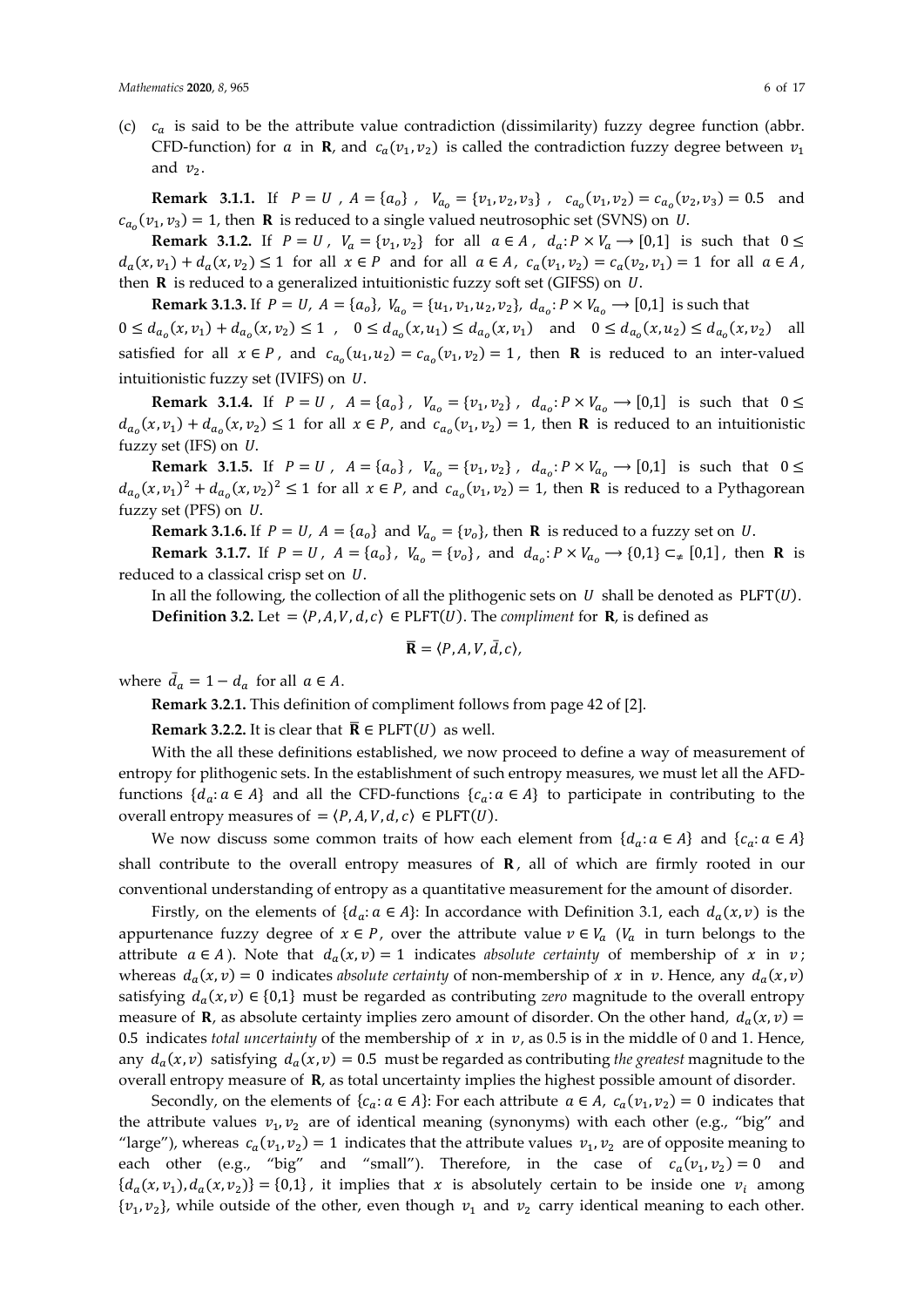Such collection of  $\{c_a(v_1, v_2), d_a(x, v_1), d_a(x, v_2)\}$  is therefore of the highest possible amount of disorder, because their combined meaning implies an analogy to the statement of " $x$  is very large and not big" or " $x$  is not large and very big". As a result, such collection of  ${c_a(v_1, v_2), d_a(x, v_1), d_a(x, v_2)}$  aforementioned must be regarded as contributing the greatest magnitude to the overall entropy measure of **R**. Furthermore, in the case of  $c_a(v_1, v_2) = 1$  and  ${d_a(x, v_1), d_a(x, v_2)} \subset_{\neq} \{0,1\}$ , it implies that x is absolutely certain to be inside both  $v_1$  and  $v_2$  (or outside both  $v_1$  and  $v_2$ ), even though  $v_1$  and  $v_2$  carry opposite meaning with each other. Likewise, such collection of  $\{c_a(v_1, v_2), d_a(x, v_1), d_a(x, v_2)\}$  is of the highest possible amount of disorder, because their combined meaning implies an analogy to the statement of " $x$  something is very big and very small" or " x something is not big and not small". As a result, such a collection of  ${c_a(v_1, v_2), d_a(x, v_1), d_a(x, v_2)}$  aforementioned must be regarded as contributing *the greatest* magnitude to the overall entropy measure of  $\bf R$  as well.

We now define the three axioms of entropy on plithogenic sets, analogous to the axioms (i), (ii), and (iv) in Definition 2.2 respectively.

**Definition 3.3.** An *entropy measure* on plithogenic sets, is a function  $E: PLFT(U) \rightarrow [0,1]$ satisfying the following three axioms

- (i) (analogy to (i) in Definition 2.2): Let  $\mathbf{R} = \langle P, A, V, d, c \rangle$   $\in$  PLFT(U) satisfying the following conditions for all  $(x, v_1, v_2) \in P \times V_a \times V_a$ :
	- (a)  $d_a: P \times V_a \longrightarrow \{0,1\}$  for all  $a \in A$ .
	- (b)  $\{d_a(x, v_1), d_a(x, v_2)\} = \{0, 1\}$  whenever  $c_a(v_1, v_2) \ge 0.5$ .
	- (c)  $\{d_a(x, v_1), d_a(x, v_2)\} \subset \{0, 1\}$  whenever  $c_a(v_1, v_2) < 0.5$ .

Then  $E(\mathbf{R}) = 0$ .

- (ii) (analogy to (ii) in Definition 2.2). Let  $\mathbf{R} = \langle P, A, V, d, c \rangle \in PLFT(U)$  satisfying  $d_a: P \times V_a \to \{0.5\}$ for all  $a \in A$ . Then  $E(\mathbf{R}) = 1$ .
- (iii) (analogy to (iv) in Definition 2.2). For all  $\mathbf{R} = \langle P, A, V, d, c \rangle \in PLFT(U)$ ,  $E(\overline{\mathbf{R}}) = E(\mathbf{R})$  holds.

The three axioms in Definition 3.3 thus serve as general rules for which any functions must fulfill to be used as entropy measures on plithogenic sets. However, the existence of such functions satisfying these three axioms needs to be ascertained. To ensure that we do have an abundance of functions satisfying these axioms, we must therefore propose and give characterization to such functions with explicit examples and go to the extent of proving that each one among our proposed examples satisfy all these axioms. Such a procedure of proving the existence of many different entropy functions is indispensable. This is because in practical use, the choices of an entropy measure will fully depend on the type of scenario examined, as well as the amount of computing power available to perform such computations, without jeopardizing the axioms of entropy measures as mentioned. It is only by doing so that users are guaranteed to have plenty of room to customize an entropy measure of plithogenic sets suited for their particular needs. In light of this motivation, a theorem showing a collection of functions satisfying those axioms is presented in this paper.

**Theorem 3.4.** Let  $m_1$ ,  $m_2$ ,  $m_3$  be any M-type functions. Let  $s_1$ ,  $s_2$  be any S-type functions. Let Δ be any function satisfying the following conditions:

(i)  $\Delta(1 - c) = \Delta(c)$ ,  $\Delta(0) = \Delta(1) = 0$ ,  $\Delta(0.5) = 1$ .

- (ii)  $\Delta(c)$  is increasing within [0, 0.5]. In other words,  $\Delta(c_1) \leq \Delta(c_2)$  whenever  $0 \leq c_1 < c_2 \leq 0.5$ . Let  $\omega$  be any function satisfying the following conditions:
- (i)  $\omega(x) = 0$  for all  $x \in [0, 0.5]$ ,  $\omega(1) = 1$ .
- (ii)  $\omega(c)$  is increasing within [0.5,1]. In other words,  $\omega(c_1) \leq \omega(c_2)$  whenever  $0 \leq c_1 < c_2 \leq 1$ .

Define  $\varepsilon_{\Delta,a} : P \times V_a \to [0,1]$ , where  $\varepsilon_{\Delta,a}(x, v) = \Delta(d_a(x, v))$  for all  $(x, v) \in P \times V_a$ . Define  $\varphi_{\omega,a} : P \times V_a \times V_a \longrightarrow [0,1],$ 

where: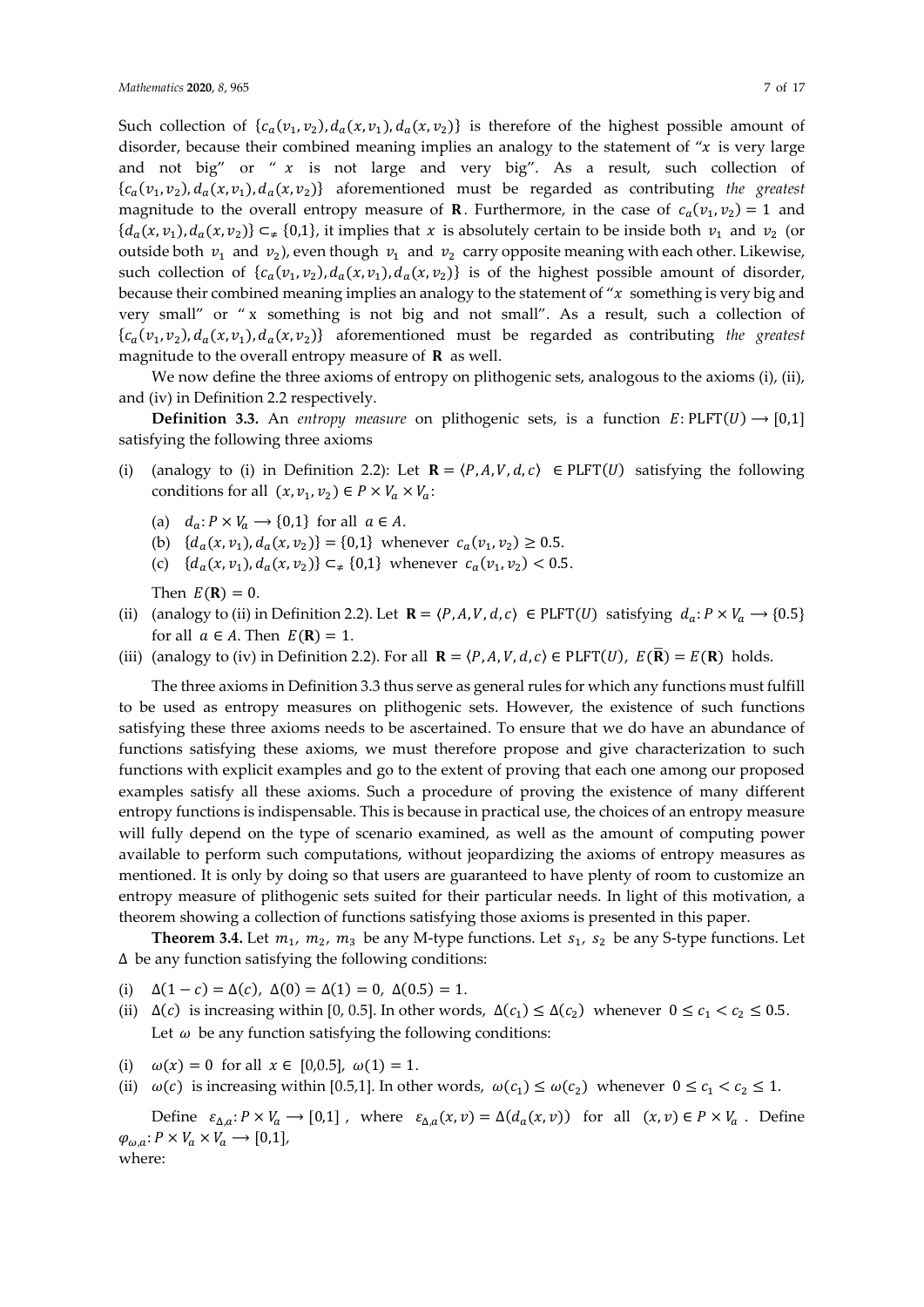$$
\varphi_{\omega,a}(x, v_1, v_2) = \omega(1 - c_a(v_1, v_2)) \cdot |d_a(x, v_1) - d_a(x, v_2)| + \omega(c_a(v_1, v_2)) \cdot |d_a(x, v_1) + d_a(x, v_2) - 1|
$$

for all  $(x, v_1, v_2) \in P \times V_a \times V_a$ 

Then, any function  $E: PLFT(U) \rightarrow [0, 1]$ , in the form of

$$
E(\mathbf{R}) = m_3 \{ m_2 \{ m_1 \{ s_2 \{ \varepsilon_{\Delta,a}(x, v), s_1 \{ \varphi_{\omega,a}(x, v, u): u \in V_a \} \} : v \in V_a \} : a \in A \} : x \in P \}
$$

for all  $\mathbf{R} = \langle P, A, V, d, c \rangle \in PLFT(U)$ , are all entropy measures on plithogenic sets.

**Proof:**  $+$  Axiom (i): Taking any arbitrary  $u, v \in V_a$ ,  $a \in A$  and  $x \in P$ .

- a. As  $d_a(x, v) \in \{0, 1\}$ ,  $\varepsilon_{\Delta, a}(x, v) = \Delta(d_a(x, v)) = 0$ .
- b. Whenever  $c_a(v_1, v_2) \ge 0.5$ , it follows that  $1 c_a(v_1, v_2) \le 0.5$ , which implies  $\omega(1 - c_a(v_1, v_2)) = 0.$

Thus,  $\varphi_{\omega,a}(x, v_1, v_2) = \omega(c_a(v_1, v_2)) \cdot |d_a(x, v_1) + d_a(x, v_2) - 1|.$ Since  $\{d_a(x, v_1), d_a(x, v_2)\} = \{0, 1\}, d_a(x, v_1) + d_a(x, v_2) - 1 = 0$  follows, which further implies that  $\varphi_{\omega, a}(x, v_1, v_2) = 0$ .

c. whenever  $c_a(v_1, v_2) < 0.5$ , it implies  $\omega(c_a(v_1, v_2)) = 0$ .

Thus,  $\varphi_{\omega,a}(x, v_1, v_2) = \omega(1 - c_a(v_1, v_2)) \cdot |d_a(x, v_1) - d_a(x, v_2)|.$ Since  $\{d_a(x, v_1), d_a(x, v_2)\}\subset_{\neq} \{0,1\}$ ,  $d_a(x, v_1) - d_a(x, v_2) = 0$  follows, which further implies

that  $\varphi_{\omega, a}(x, v_1, v_2) = 0$ .

Hence,  $\varphi_{\omega, a}(x, v, u) = \varepsilon_{\Delta, a}(x, v) = 0$  follows for all  $u, v, a, x$ . As a result,

$$
E(\mathbf{R}) = m_3 \{ m_2 \{ m_1 \{ s_2 \{ \varepsilon_{\Delta,a}(x, v), s_1 \{ \varphi_{\omega,a}(x, v, u): u \in V_a \} \} : v \in V_a \} : a \in A \} : x \in P \}
$$
  
=  $m_3 \{ m_2 \{ m_1 \{ s_2 \{ 0, s_1 \{ 0: u \in V_a \} \} : v \in V_a \} : a \in A \} : x \in P \}$   
=  $m_3 \{ m_2 \{ m_1 \{ s_2 \{ 0, 0\} : v \in V_a \} : a \in A \} : x \in P \}$ 

$$
= m_3\{m_2\{m_1\{0: \nu \in V_a\}: a \in A\}: x \in P\} = 0.
$$

+ Axiom (ii): Taking any arbitrary  $v \in V_a$ ,  $a \in A$  and  $x \in P$ . As  $d_a: P \times V_a \longrightarrow \{0.5\}$  for all  $a \in A$ , we have  $d_a(x, v) = 0.5$  for all  $v, a, x$ . This further implies that  $\varepsilon_{\Delta,a}(x, v) = \Delta(d_a(x, v)) = 1$  for all  $v, a, x$ . As a result,

$$
E(\mathbf{R}) = m_3 \{ m_2 \{ m_1 \{ s_2 \{ \varepsilon_{\Delta,a}(x, v), s_1 \{ \varphi_{\omega,a}(x, v, u): u \in V_a \} \} : v \in V_a \} : a \in A \} : x \in P \}
$$
  
=  $m_3 \{ m_2 \{ m_1 \{ s_2 \{ 1, s_1 \{ \varphi_{\omega,a}(x, v, u): u \in V_a \} \} : v \in V_a \} : a \in A \} : x \in P \}$   
=  $m_3 \{ m_2 \{ m_1 \{ 1 : v \in V_a \} : a \in A \} : x \in P \} = 1.$ 

+ Axiom (iii):  $\bar{d}_a = 1 - d_a$  follows by Definition 3.2. This will imply the following

(a)  $\Delta(\bar{d}_a(x,v)) = \Delta(1 - d_a(x,v)) = \Delta(d_a(x,v)) = \varepsilon_{\Delta,a}(x,v).$ 

(b) First, we have

$$
|\bar{d}_a(x, v_1) - \bar{d}_a(x, v_2)| = |(1 - d_a(x, v_1)) - (1 - d_a(x, v_2))|
$$
  

$$
= |-d_a(x, v_1) + d_a(x, v_2)|
$$
  

$$
= |d_a(x, v_1) - d_a(x, v_2)|
$$

and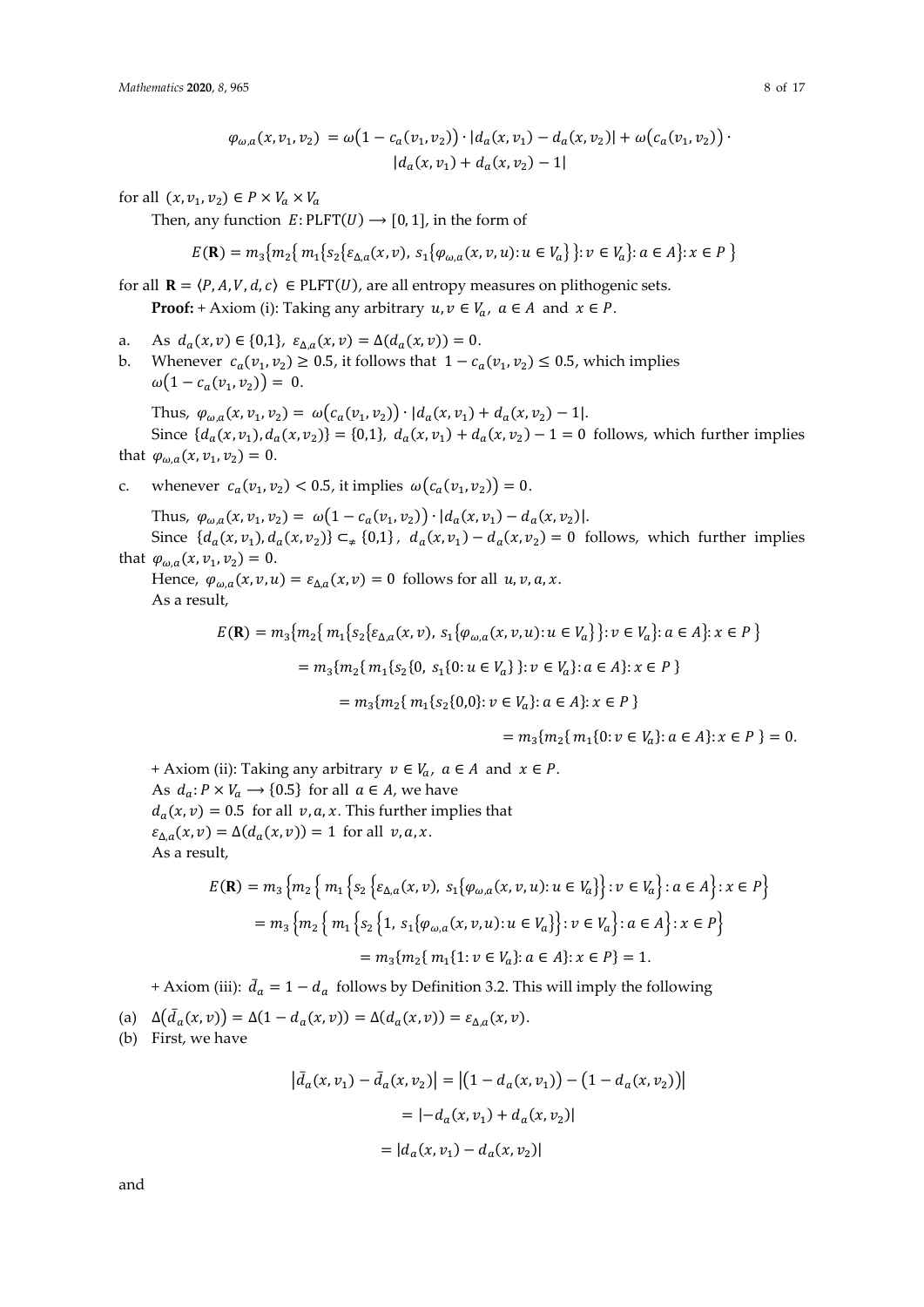$$
\begin{aligned} \left| \bar{d}_a(x, v_1) + \bar{d}_a(x, v_2) - 1 \right| &= \left| \left( 1 - d_a(x, v_1) \right) + \left( 1 - d_a(x, v_2) \right) - 1 \right| \\ &= \left| 1 - d_a(x, v_1) + 1 - d_a(x, v_2) - 1 \right| \\ &= \left| 1 - d_a(x, v_1) - d_a(x, v_2) \right| \\ &= \left| d_a(x, v_1) + d_a(x, v_2) - 1 \right|. \end{aligned}
$$

Therefore, it follows that

$$
\omega(1 - c_a(v_1, v_2)) \cdot |\bar{d}_a(x, v_1) - \bar{d}_a(x, v_2)| + \omega(c_a(v_1, v_2)) \cdot |\bar{d}_a(x, v_1) + \bar{d}_a(x, v_2) - 1|
$$
  
=  $\omega(1 - c_a(v_1, v_2)) \cdot |d_a(x, v_1) - d_a(x, v_2)| + \omega(c_a(v_1, v_2)) \cdot |d_a(x, v_1) + d_a(x, v_2) - 1|$   
=  $\varphi_{\omega, a}(x, v_1, v_2)$ 

Since

$$
E(\mathbf{R}) = m_3 \{ m_2 \{ m_1 \{ s_2 \{ \varepsilon_{\Delta, a}(x, v), s_1 \{ \varphi_{\omega, a}(x, v, u) : u \in V_a \} \} : v \in V_a \} : a \in A \} : x \in P \}
$$
  

$$
E(\mathbf{R}) = E(\overline{\mathbf{R}})
$$
 now follows.

**Remark 3.4.1.** As  $\varepsilon_{\Delta,a}(x, v) = \Delta(d_a(x, v))$  and

$$
\varphi_{\omega,a}(x,v,u) = \omega(1 - c_a(v,u)) \cdot |d_a(x,v) - d_a(x,u)| + \omega(c_a(v,u)) \cdot |d_a(x,v) + d_a(x,u) - 1|
$$

It follows that

 $E(\mathbf{R}) =$ 

$$
m_3\left\{m_2\left\{m_1\left\{s_2\left\{\Delta(d_a(x,v)),\ s_1\left\{\begin{aligned}\omega(1-c_a(v,u))\cdot\\|d_a(x,v)-d_a(x,u)|+\\ \omega(c_a(v,u))\cdot\\|d_a(x,v)+d_a(x,u)-1\end{aligned}\right\}\right\};v\in V_a\right\}\colon a\in A\right\}:\alpha\in P\right\}
$$

Such a version of the formula serves as an even more explicit representation of  $E(\mathbf{R})$ .

**Remark 3.4.2.** For instance, the following is one of the many theoretical ways of choosing  ${m_1, m_2, m_3, s_1, s_2, \Delta, \omega}$  to form a particular entropy measure on plithogenic sets.

(a) 
$$
\omega(c) = \begin{cases} 0, 0 \le c < \frac{1}{2} \\ 2(c - \frac{1}{2}), \frac{1}{2} \le c \le 1 \end{cases}
$$
 for all  $c \in [0, 1]$ .

(b) 
$$
\Delta(c) = \begin{cases} 2c, 0 \le c < \frac{1}{2} \\ 2(1-c), \frac{1}{2} \le c \le 1 \end{cases}
$$
 for all  $c \in [0,1]$ .

- (c)  $s_1(K) = \text{maximum}(K)$ , for all  $K \in \Phi_{[0,1]}$ .
- (d)  $s_2(K) = 1 \prod_{k \in K} (1 k)$ , for all  $K \in \Phi_{[0,1]}$ .
- (e)  $m_1(K) = \text{mean}(K)$ , for all  $K \in \Phi_{[0,1]}$ .
- (f)  $m_2(K) = \text{median}(K)$ , for all  $K \in \Phi_{[0,1]}$ .
- (g)  $m_3(K) = mode(K)$ , for all  $K \in \Phi_{[0,1]}$ .

In practical applications, however, the choices of  $\{m_1, m_2, m_3, s_1, s_2, \Delta, \omega\}$  will depend on the type of scenario examined, as well as the amount of computing power available to perform such computations. Such abundance of choices is a huge advantage, because it allows each user plenty of room of customization suited for their own needs, without jeopardizing the principles of entropy functions.

 $\blacksquare$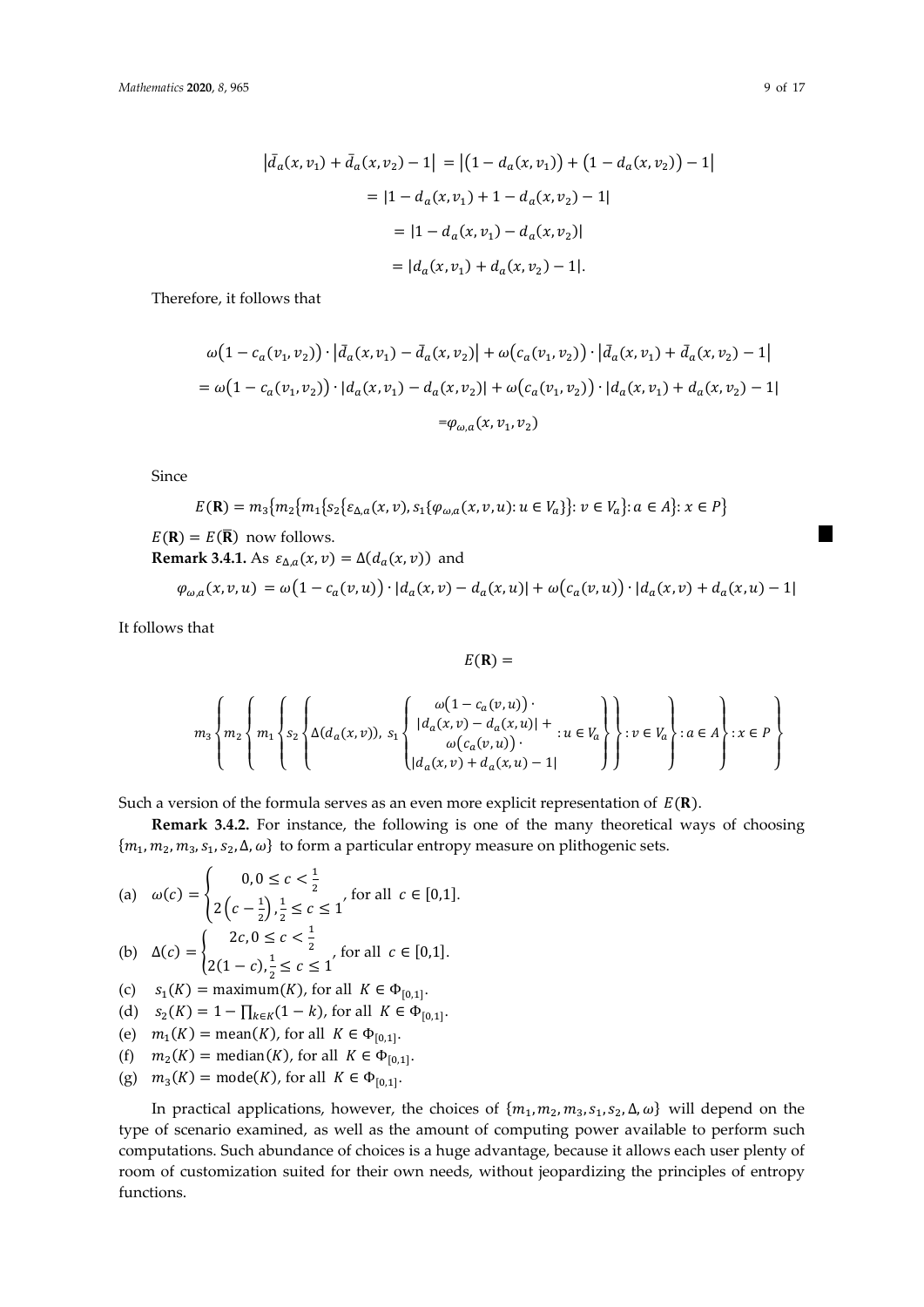#### **4. Numerical Example of Plithogenic Sets**

In this section, we demonstrate the utility of the proposed entropy functions for plithogenic sets using an illustrative example of a MADM problem involving a property buyer making a decision whether to live in Town  $P$  or Town  $B$ .

#### *4.1. Attributes and Attributes Values*

Three different addresses within Town P are selected:  $P = \{p, q, r\}$ . Another four different addresses within Town *B* are selected as well:  $B = {\alpha, \beta, \gamma, \delta}$ . All the seven addresses are investigated by that person based on 3 attributes as follows:

 $A = \left\{ \begin{matrix} \text{Services near the address } (j), \text{Security near the address } (s), \text{Public transport near the address } (t) \end{matrix} \right\}$ 

For each of the 3 attributes, the following attribute values are considered:

$$
V_j = \{\text{School}(u_1), \text{Bank}(u_2), \text{Factory}(u_3), \text{Construction Site}(u_4), \text{Clinic}(u_5)\}
$$

 $V_{\rm c}$ 

= {Police on Patrol( $v_1$ ), Police Station( $v_2$ ), CCTV Coverage( $v_3$ ), Premise Guards( $v_4$ )}

 $V_t = {\text{Bus}(w_1), \text{Train}(w_2), \text{Tax}(w_3), \text{Grab services}(w_4)}$ 

#### *4.2. Attribute Value Appurtenance Degree Functions*

In light of the limitation of one person doing the investigation, there could possibly be some characteristics of Town  $P$  left unknown or unsure of. As a result, our example involved in this paper, though small in caliber, shall provide a realistic illustration of such phenomena.

Thus, in our example: Let the attribute value appurtenance degree functions for Town  $P$  be given in Tables 1–3 (as deduced by the property buyer),

| Addresses in Town P | $V_i$ | $u_1$ | $u_2$ | $u_3$ | $u_4$ | $u_{5}$ |
|---------------------|-------|-------|-------|-------|-------|---------|
| p                   |       | 1.0   | 1.0   | 0.0   | 0.0   | 1.0     |
| q                   |       | 0.0   | 0.0   | 1.0   | 0.8   | 0.0     |
| r                   |       | 1.0   | 0.9   | 0.0   | 0.3   | 1.0     |

**Table 1.** Attribute value appurtenance fuzzy degree function for  $j \in A$  on Town  $P$  (d<sub>i</sub>).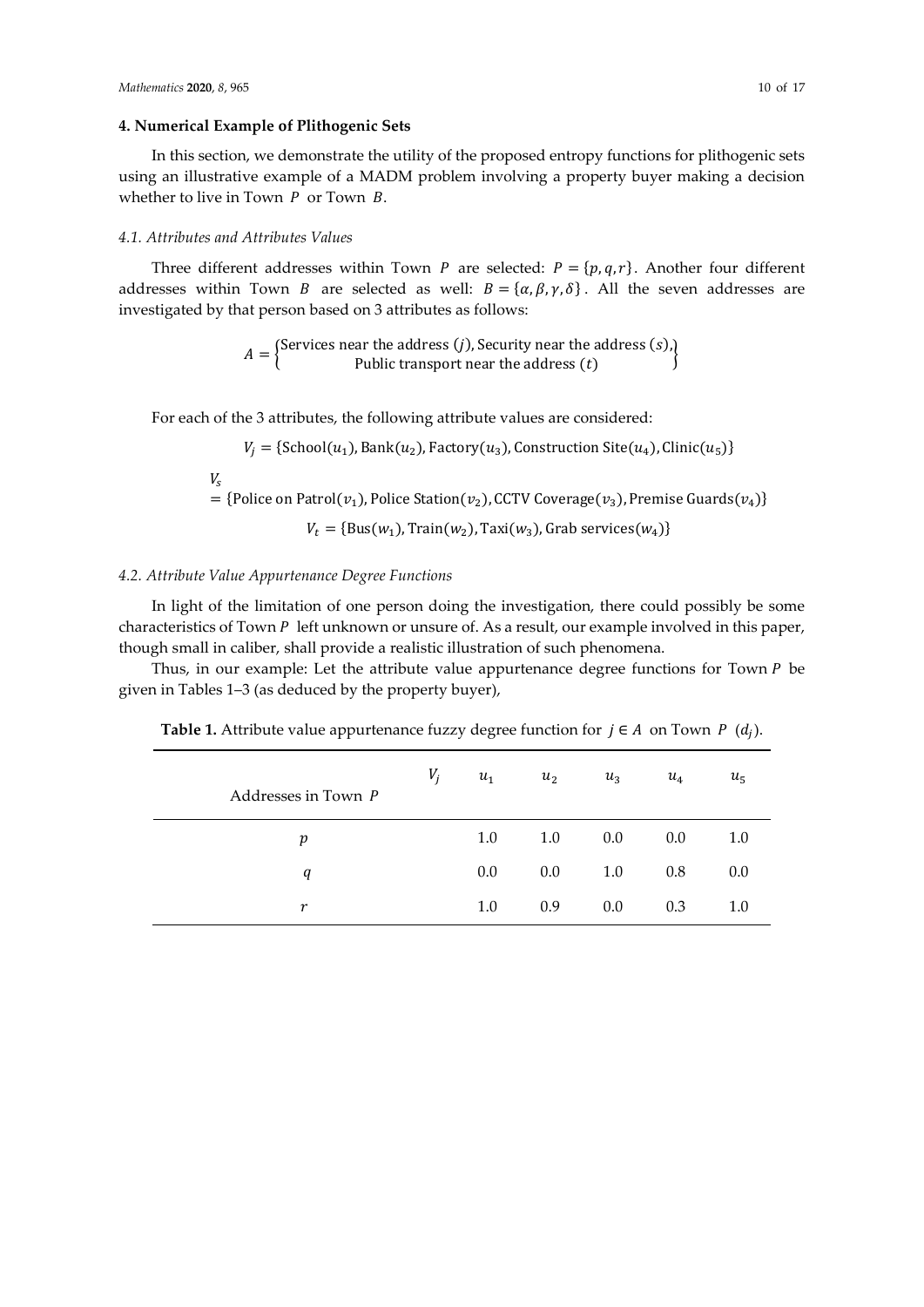| Addresses in Town $P$ | $V_{S}$ | $v_1$ | v <sub>2</sub> | $v_3$ | $v_4$ |
|-----------------------|---------|-------|----------------|-------|-------|
| p                     |         | 0.1   | 1.0            | 0.9   | 0.8   |
| q                     |         | 0.9   | 0.0            | 0.8   | 0.9   |
| r                     |         | 0.1   | 1.0            | 0.8   | 0.7   |

**Table 2.** Attribute value appurtenance fuzzy degree function for *s* ∈ *A* on Town *P* ( $d_s$ ).

**Table 3.** Attribute value appurtenance fuzzy degree function for  $t \in A$  on Town  $P$  ( $d_t$ ).

| Addresses in Town P | $V_t$ | $W_1$ | $W_2$ | $W_3$ | $W_4$ |
|---------------------|-------|-------|-------|-------|-------|
| p                   |       | 0.9   | 0.9   | 0.9   | 0.1   |
| q                   |       | 0.8   | 0.8   | 0.1   | 0.9   |
| r                   |       | 0.9   | 1.0   | 0.1   | 0.8   |

For example:

 $d_i(p, u_1) = 1.0$  indicates that schools exist near address p in town P.

 $d_t(q, w_4) = 0.9$  indicates that Grab services are very likely to exist near address q in town P.  $d_s(r, v_2) = 1.0$  indicates that police stations exist near address r in town P.

Similarly, let the attribute value appurtenance degree functions for Town  $B$  be given in Tables 4–6 (as deduced by the property buyer):

| Addresses in Town B | $V_j$ | $u_1$ | u <sub>2</sub> | $u_3$ | $u_4$ | $u_{5}$ |
|---------------------|-------|-------|----------------|-------|-------|---------|
| α                   |       | 0.0   | 1.0            | 1.0   | 0.0   | 1.0     |
| β                   |       | 1.0   | 0.0            | 1.0   | 0.8   | 0.0     |
| γ                   |       | 0.4   | 0.5            | 0.6   | 0.4   | 0.6     |
| $\delta$            |       | 0.0   | 0.1            | 0.1   | 0.2   | 0.9     |

**Table 4.** Attribute value appurtenance fuzzy degree function for  $j \in A$  on Town  $B(h_j)$ .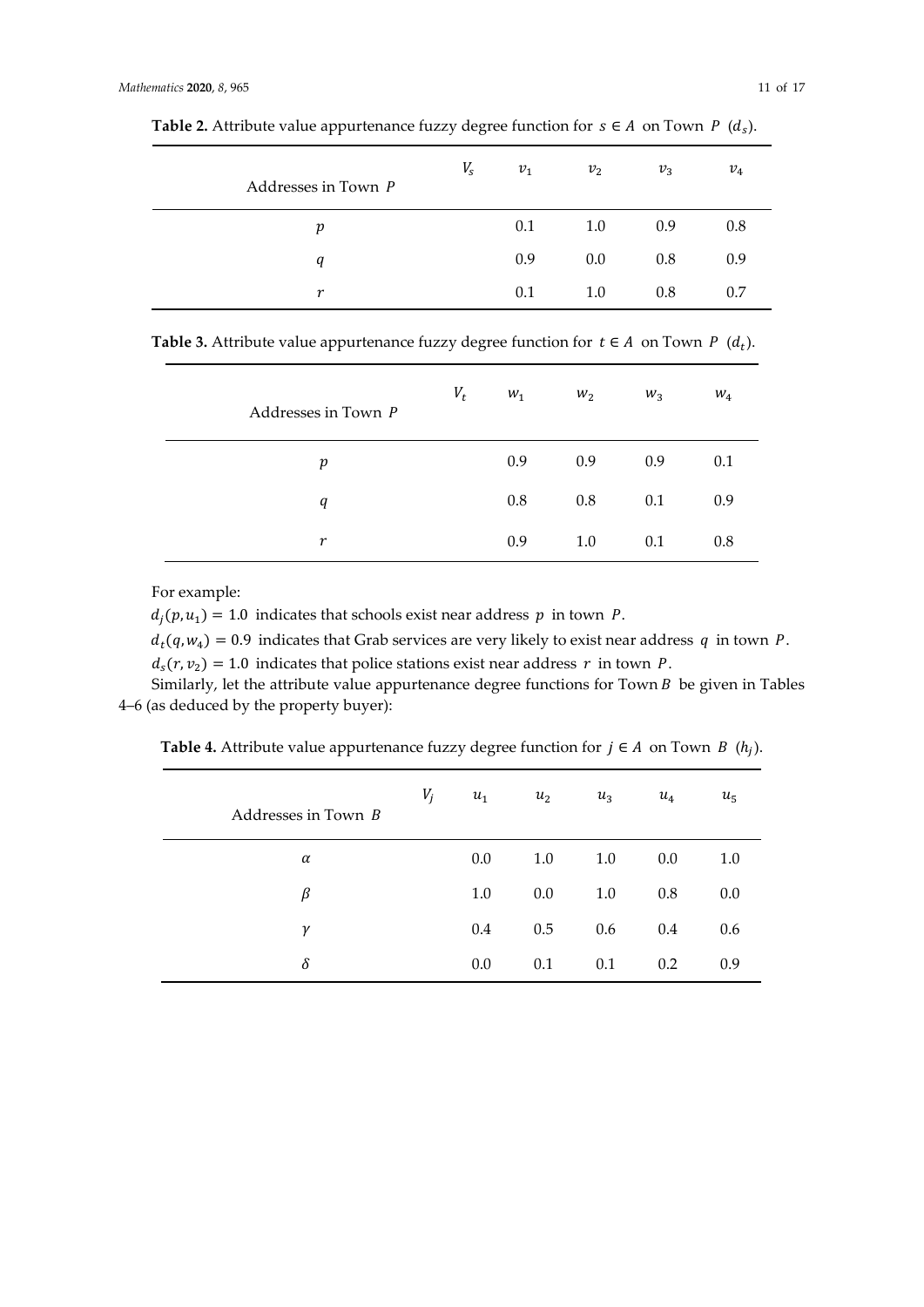| <b>Table 5.</b> Attribute value appurtenance fuzzy degree function for $s \in A$ on Town $B(hs)$ . |  |  |                 |  |  |  |  |
|----------------------------------------------------------------------------------------------------|--|--|-----------------|--|--|--|--|
|                                                                                                    |  |  | 12 <sub>2</sub> |  |  |  |  |

| Addresses in Town B | $V_s$ | $\mathcal{V}_1$ | v <sub>2</sub> | $v_3$ | $v_4$ |
|---------------------|-------|-----------------|----------------|-------|-------|
| α                   |       | 0.9             | 0.8            | 0.9   | 0.8   |
| β                   |       | 0.2             | 0.1            | 0.5   | 0.4   |
| γ                   |       | 0.8             | 0.9            | 0.8   | 0.5   |
| δ                   |       | 0.1             | 0.2            | 0.6   | 0.5   |

**Table 6.** Attribute value appurtenance fuzzy degree function for  $t \in A$  on Town  $B(h_t)$ .

| Addresses in Town $B$ | $V_t$ | $W_1$ | $W_2$ | $W_3$ | $W_4$ |
|-----------------------|-------|-------|-------|-------|-------|
| $\alpha$              |       | 0.5   | 0.5   | 0.3   | 0.4   |
| β                     |       | 0.0   | 0.9   | 0.9   | 0.9   |
| γ                     |       | 0.8   | 0.0   | 0.1   | 0.1   |
| δ                     |       | 0.9   | 0.1   | 0.8   | 0.9   |

## *4.3. Attribute Value Contradiction Degree Functions*

Moreover, each of the attributes of a town may be dependent on one another. For example, in a place where schools are built, clinics should be built near to the schools, whereas factories should be built far from the schools. Moreover, the police force should spread their manpower patrolling across the town away from a police station. As a result, our example involved in this paper, though small in caliber, shall provide a realistic illustration of such phenomena as well.

Thus, as an example, let the attribute value contradiction degree functions for the attributes  $j, s, t \in A$  be given in Tables 7–9: (as deduced by the property buyer), to be used for both towns.

| $V_i$          | $u_1$ | u <sub>2</sub> | $u_3$ | $u_4$ | $u_{5}$ |
|----------------|-------|----------------|-------|-------|---------|
| $u_1$          | 0.0   | 0.2            | 1.0   | 0.7   | 0.0     |
| u <sub>2</sub> | 0.2   | 0.0            | 0.9   | 0.5   | 0.1     |
| $u_3$          | 1.0   | 0.9            | 0.0   | 0.2   | 0.9     |
| $u_4$          | 0.7   | 0.5            | 0.2   | 0.0   | 0.5     |
| $u_{5}$        | 0.0   | 0.1            | 0.9   | 0.5   | 0.0     |

**Table 7.** Attribute value contradiction degree functions for  $j \in A$  ( $c_j$ ).

**Table 8.** Attribute value contradiction degree functions for  $s \in A$  ( $c_s$ ).

| $V_{S}$ | $v_1$ | v <sub>2</sub> | $v_3$ | $v_4$ |
|---------|-------|----------------|-------|-------|
| $v_1$   | 0.0   | 1.0            | 0.5   | 0.5   |
| $v_2$   | 1.0   | 0.0            | 0.5   | 0.5   |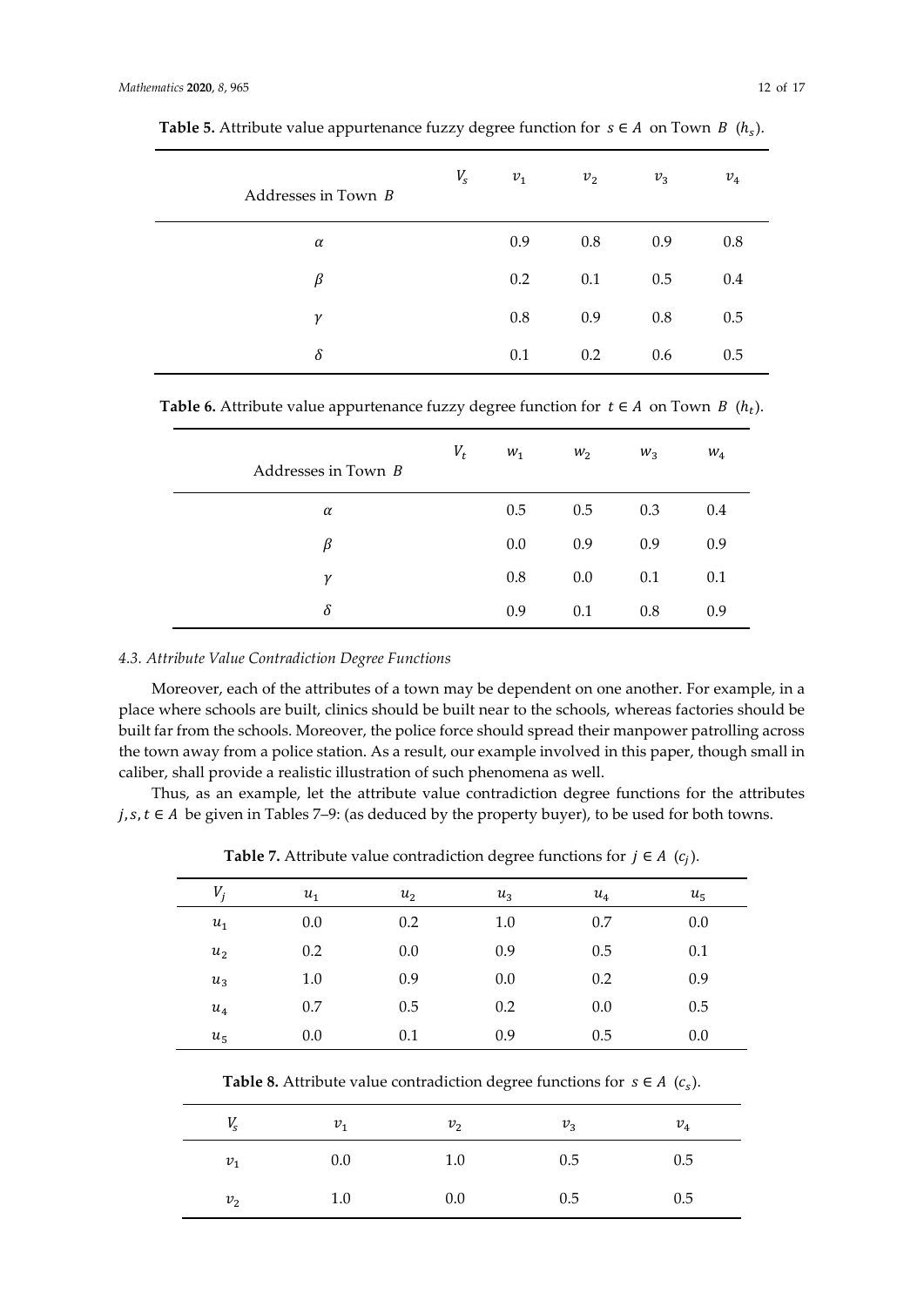| $v_3$ | 0.5 | 0.5 | $0.0\,$ | 0.1 |
|-------|-----|-----|---------|-----|
| $v_4$ | 0.5 | 0.5 | 0.1     | 0.0 |

**Table 9.** Attribute value contradiction degree functions for  $t \in A$  ( $c_t$ ).

| $W_1$ | $W_2$ | $W_3$ | $W_4$ |
|-------|-------|-------|-------|
| 0.0   | 0.3   | 0.1   | 0.1   |
| 0.3   | 0.0   | 0.0   | 0.1   |
| 0.1   | 0.0   | 0.0   | 0.9   |
| 0.1   | 0.1   | 0.9   | 0.0   |
|       |       |       |       |

#### In particular,

 $c_i(u_1, u_3) = 1.0$  indicates that schools and factories should not be in the same place, because it is not healthy to the students.

 $c_i(u_1, u_5) = 0.0$  indicates that schools and clinics should be available together, so that any student who falls ill can visit the clinic.

 $c_s(v_1, v_2) = 1.0$ , because it is very inefficient for police to patrol only nearby a police station itself, instead of places of a significant distance to a police station. This also ensures that police force will be present in all places, as either a station or a patrol unit will be present.

 $c_t(w_1, w_2) = 0.0$ , because all train stations must have buses going to/from it. On the other hand, one must also be able to reach a train station from riding a bus.

 $c_t(w_3, w_4) = 0.9$  due to the conflicting nature of the two businesses.

#### *4.4. Two Plithogenic Sets Representing Two Towns*

From all attributes of the two towns given, we thus form two plithogenic sets representing each of them

- (a)  $\mathbf{R} = \langle P, A, V, d, c \rangle$ , which describes Town P
- (b)  $\mathbf{T} = \langle B, A, V, h, c \rangle$ , which describes Town B

Intuitively, it is therefore evident that the property buyer should choose Town  $P$  over Town  $B$ as his living place. One of the many reasons being, in Town  $P$  schools and factories are unlikely to appear near one address within the town, whereas in Town  $B$  there exist addresses where schools and factories are both nearby (so both schools and factories are near to each other). Moreover, in Town  $P$ , the police force is more efficient as they spread their manpower across the town, rather than merely patrolling near their stations and even leaving some addresses unguarded as in Town  $B$ . On top of this, there exists places in town where taxi and grab services are near to each other, which can cause conflict or possibly vandalism to each other's property. Town  $P$  is thus deemed less "chaotic", whereas Town  $B$  is deemed more "chaotic".

As a result, our entropy measure must be able to give Town  $P$  as having lower entropy than Town B, under certain choices of  $\{m_1, m_2, m_3, s_1, s_2, \Delta, \omega\}$  which are customized for the particular use of the property buyer.

#### *4.5. An Example of Entropy Measure on Two Towns*

Choose the following to form  $E: PLFT(U) \rightarrow [0,1]$  in accordance with Theorem 2.4: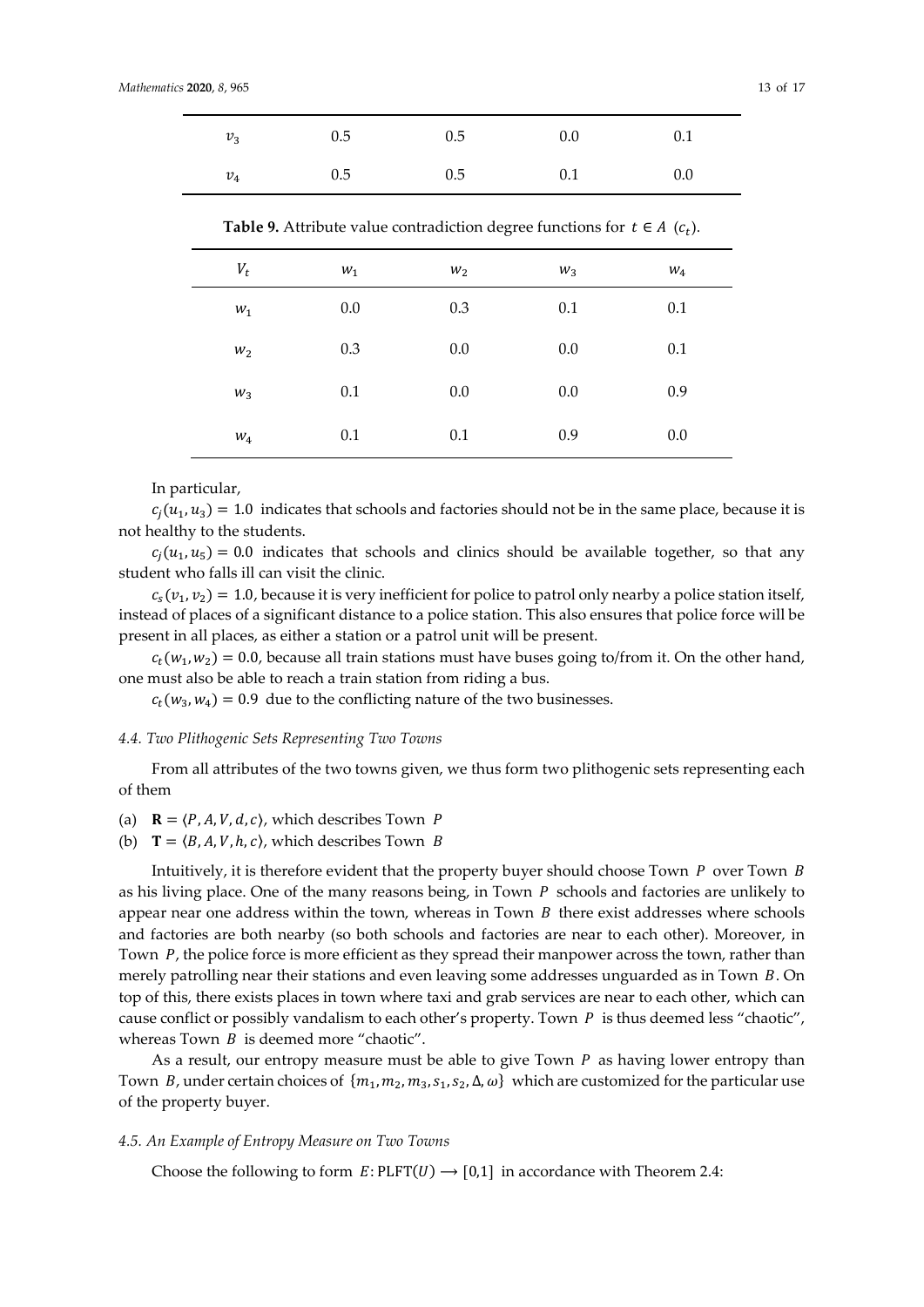(a) 
$$
\omega(c) = \begin{cases} 0, 0 \le c < \frac{1}{2} \\ 2(c - \frac{1}{2}), \frac{1}{2} \le c \le 1' \end{cases}
$$
 for all  $c \in [0, 1]$ .

(b) 
$$
\Delta(c) = \begin{cases} 2c, 0 \le c < \frac{1}{2} \\ 2(1-c), \frac{1}{2} \le c \le 1 \end{cases}
$$
 for all  $c \in [0,1]$ .

(c) 
$$
s_1(K) = s_2(K) = 1 - \sqrt[k]{\prod_{k \in K} (1 - k)}
$$
, for all  $K \in \Phi_{[0,1]}$ .

(d)  $m_1(K) = m_2(K) = m_3(K) = \text{mean}(K)$ , for all  $K \in \Phi_{[0,1]}$ .

Then, by the calculation in accordance with Theorem 2.4 which is subsequently highlighted in Figure 1.



Figure 1. The entire workflow of determining the entropy measure **R** of a plithogenic set.

We have  $E(\mathbf{R}) = \frac{0.05541 + 0.14126 + 0.25710}{3} = 0.15126$ , and  $E(\mathbf{T}) = \frac{0.54868 + 0.43571 + 0.39926}{3} = 0.46122$ .

Town  $P$  is concluded to have lower entropy, and, therefore, is less "chaotic", compared to Town  $B$ .

## **5. Conclusions**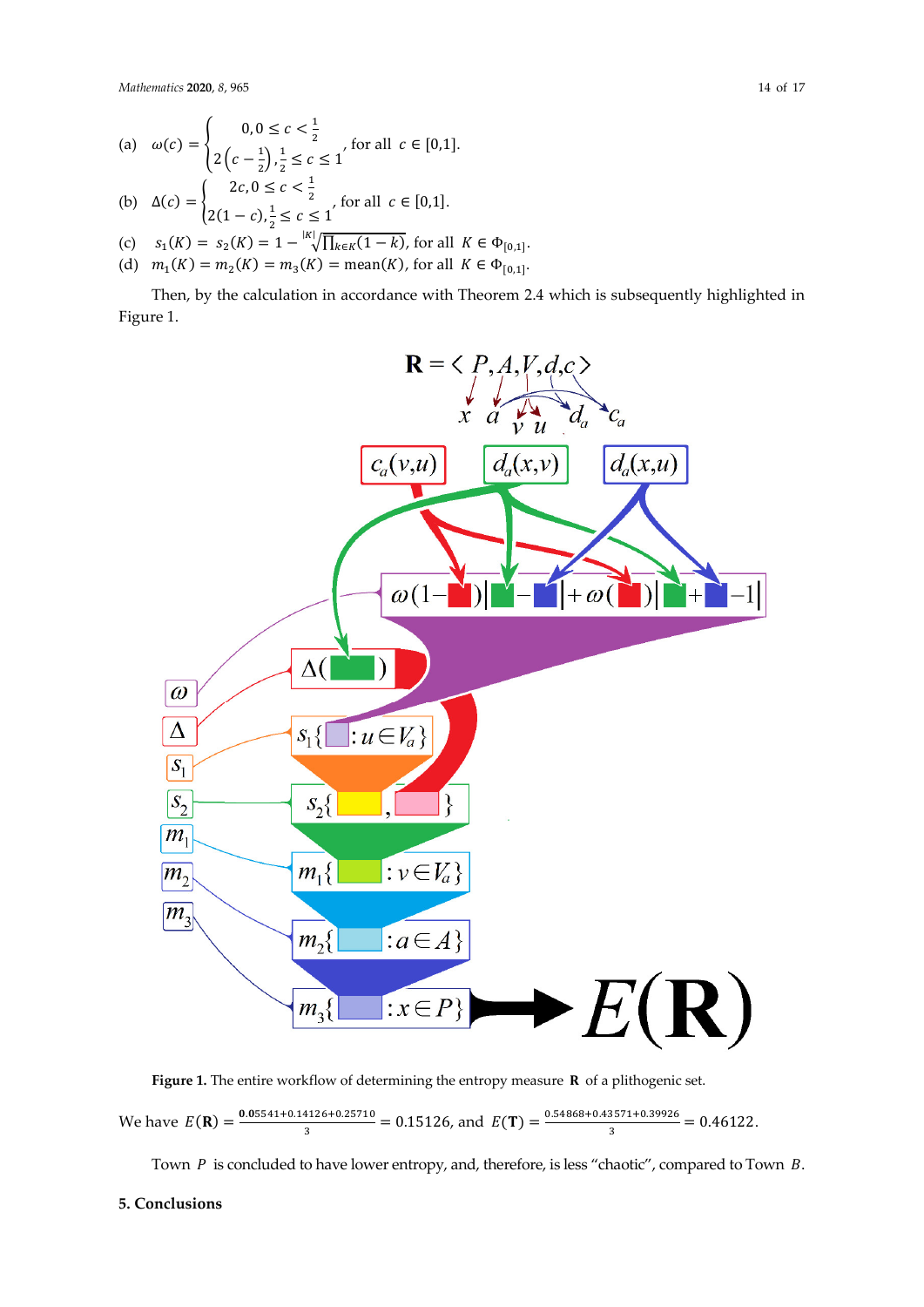The plithogenic set  $\mathbf{R} = \langle P, A, V, d, c \rangle$  is an improvement to the neutrosophic model whereby each attribute is characterized by a degree of appurtenance  $d$  that describes belongingness to the given criteria, and every pair attribute is characterized by a degree of contradiction  $c$  that describes the amount of similarity or opposition between two attributes. In Section 3 of this paper, we have introduced new entropy measures for plithogenic sets  $E(R)$ . The axiomatic definition of the plithogenic entropy was defined using some of the axiomatic requirements of neutrosophic entropy and some additional conditions. Some formulae for the entropy measure of plithogenic sets have been introduced in Theorem 2.4 and these formulas have been developed further to satisfy characteristics of plithogenic sets such as satisfying exact exclusion (partial order) and containing a contradiction or dissimilarity degree between each attribute value and the dominant attribute value. The practical application of the proposed plithogenic entropy measures was demonstrated by applying it to a multi-attribute decision making problem related to the selection of locations.

Future works related to the plithogenic entropy include studying more examples of entropy measures for plithogenic sets with structures different from the one mentioned in Theorem 2.4, and to apply the different types of entropy measure for plithogenic sets onto real life datasets. We are also working on developing entropy measures for other types of plithogenic sets such as plithogenic intuitionistic fuzzy sets and plithogenic neutrosophic sets, and the study of the application of these measures in solving real world problems using real life datasets [36–43].

**Author Contributions:** Concept: S.G.Q. and G.S.; methodology: S.G.Q., G.S., F.S., and J.V.; flowchart: S.G.Q.; software: S.H.L. and Q.-T.B.; validation: S.H.L. and V.C.G.; data curation: Q.-T.B. and S.G.Q.; writing—original draft preparation: S.G.Q. and G.S.; writing—review and editing: F.S., J.V., S.H.L., Q.-T.B., V.C.G.; All authors have read and agreed to the published version of the manuscript.

**Conflicts of Interest:** The authors declare no conflict of interest.

#### **References**

- 1. Majumdar, P. On new measures of uncertainty for neutrosophic sets. *Neutrosophic Sets Syst*. **2017**, *17*, 50– 57.
- 2. Smarandache, F. *Plithogeny, Plithogenic Set, Logic, Probability, and Statistics, Brussels, Belgium*; Pons: Brussels, Belgium, 2017.
- 3. Zhu, Y.-J.; Li, D. A new definition and formula of entropy for intuitionistic fuzzy sets. *J. Intell. Fuzzy Syst.* **2016**, *30*, 3057–3066, doi:10.3233/ifs-152031.
- 4. Montes, S.; Pal, N.R.; Montes, S. Entropy measures for Atanassov intuitionistic fuzzy sets based on divergence. *Soft Comput.* **2018**, *22*, 5051–5071, doi:10.1007/s00500-018-3318-3.
- 5. Farnoosh, R.; Rahimi, M.; Kumar, P. Removing noise in a digital image using a new entropy method based on intuitionistic fuzzy sets. In Proceedings of the 2016 IEEE International Conference on Fuzzy Systems (FUZZ-IEEE), Vancouver, BC, Canada, 23–27 August 2016; pp. 1328–1332.
- 6. Ansari, M.D.; Mishra, A.R. New Divergence and Entropy Measures for Intuitionistic Fuzzy Sets on Edge Detection. *Int. J. Fuzzy Syst.* **2017**, *20*, 474–487, doi:10.1007/s40815-017-0348-4.
- 7. Gupta, P.; Arora, H.D.; Tiwari, P. Generalized entropy for intuitionistic fuzzy sets. *Malays. J. Math. Sci*. **2016**, *10*, 209–220.
- 8. Joshi, R.; Kumar, S. A new intuitionistic fuzzy entropy of order-α with applications in multiple attribute decision making. In *Advances in Intelligent Systems and Computing*; Deep, K., Bansal, J.C., Das, K.N., Lal, A.K., Garg, H., Nagar, A.K., Pant, M., Eds.; Springer: Singapore, 2017.
- 9. Garg, H.; Agarwal, N.; Tripathi, A. Generalized Intuitionistic Fuzzy Entropy Measure of Order  $\alpha$  and Degree β and Its Applications to Multi-Criteria Decision Making Problem. *Int. J. Fuzzy Syst. Appl.* **2017**, *6*, 86–107, doi:10.4018/ijfsa.2017010105.
- 10. Joshi, R.; Kumar, S. A New Parametric Intuitionistic Fuzzy Entropy and its Applications in Multiple Attribute Decision Making. *Int. J. Appl. Comput. Math.* **2018**, *4*, 52, doi:10.1007/s40819-018-0486-x.
- 11. Joshi, R.; Kumar, S. A new exponential fuzzy entropy of order-(α, β) and its application in multiple attribute decision-making problems. *Commun. Math. Stat*. **2017**, *5*, 213–229.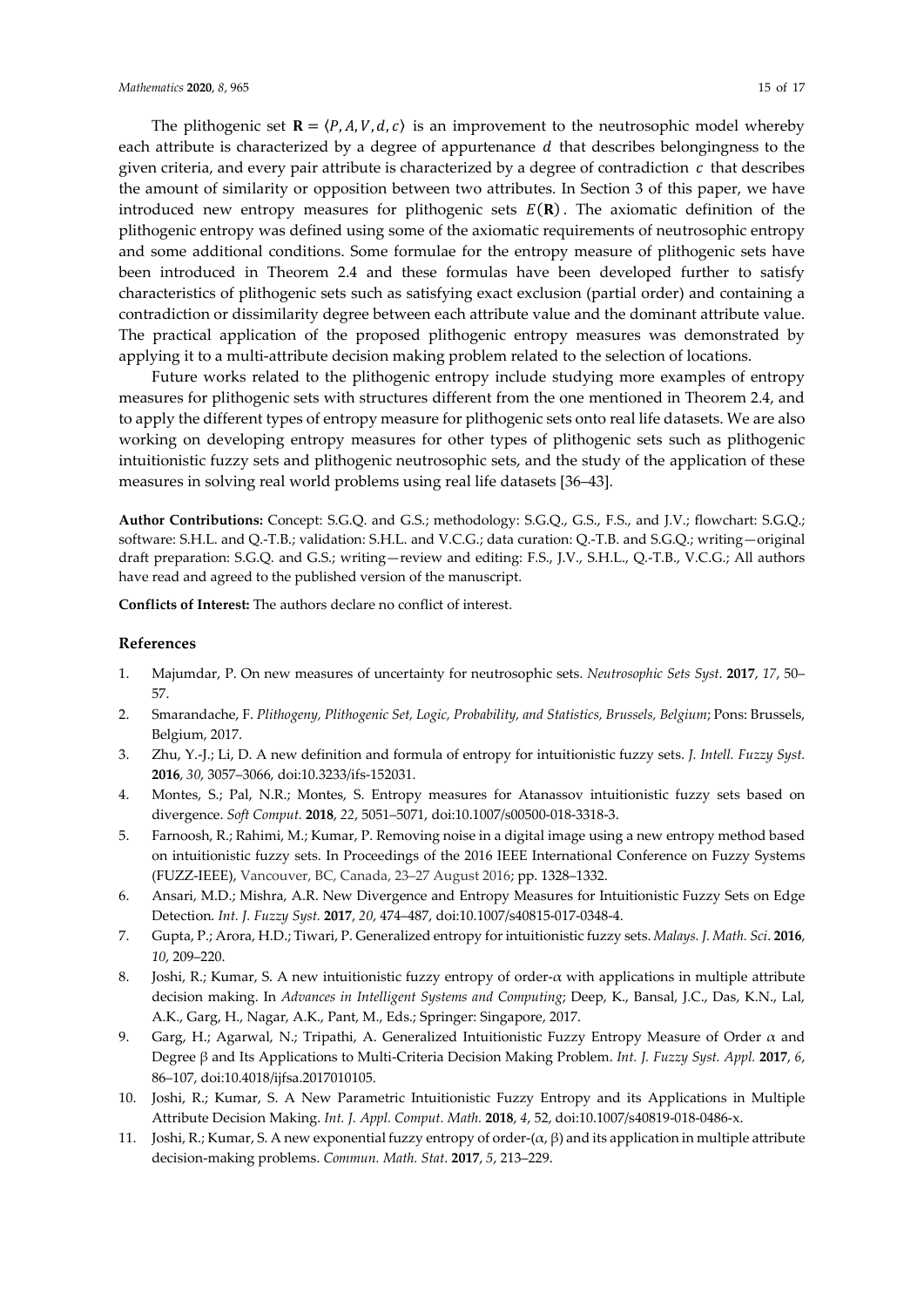- 12. Garg, H. Generalized Intuitionistic Fuzzy Entropy-Based Approach for Solving Multi-attribute Decision-Making Problems with Unknown Attribute Weights. *Proc. Natl. Acad. Sci. India Sect. A: Phys. Sci.* **2017**, *89*, 129–139, doi:10.1007/s40010-017-0395-0.
- 13. Rashid, T.; Faizi, S.; Zafar, S. Distance Based Entropy Measure of Interval-Valued Intuitionistic Fuzzy Sets and Its Application in Multicriteria Decision Making. *Adv. Fuzzy Syst.* **2018**, *2018*, 1–10, doi:10.1155/2018/3637897.
- 14. Selvachandran, G.; Maji, P.K.; Faisal, R.Q.; Salleh, A.R. Distance and distance induced intuitionistic entropy of generalized intuitionistic fuzzy soft sets. *Appl. Intell.* **2017**, *47*, 132–147, doi:10.1007/s10489-016-0884-x.
- 15. Yang, M.-S.; Hussain, Z. Fuzzy Entropy for Pythagorean Fuzzy Sets with Application to Multicriterion Decision Making. *Complexity* **2018**, *2018*, 1–14, doi:10.1155/2018/2832839.
- 16. Thao, N.X.; Smarandache, F. A new fuzzy entropy on Pythagorean fuzzy sets. *J. Intell. Fuzzy Syst.* **2019**, *37*, 1065–1074, doi:10.3233/jifs-182540.
- 17. Athira, T.M.; John, S.J.; Garg, H. A novel entropy measure of Pythagorean fuzzy soft sets. *AIMS Math*. **2020**, *5*, 1050–1061.
- 18. Athira, T.; John, S.J.; Garg, H. Entropy and distance measures of Pythagorean fuzzy soft sets and their applications. *J. Intell. Fuzzy Syst.* **2019**, *37*, 4071–4084, doi:10.3233/jifs-190217.
- 19. Feng, W.; Wang, H. An improved fuzzy entropy of Vague Sets considering hesitancy degree. In Proceedings of the 2018 Joint International Advanced Engineering and Technology Research Conference (JIAET 2018); Atlantis Press: Beijing, China, 13 March 2018**.**
- 20. Selvachandran, G.; Garg, H.; Quek, S.G. Vague Entropy Measure for Complex Vague Soft Sets. *Entropy* **2018**, *20*, 403, doi:10.3390/e20060403.
- 21. Ye, J.; Du, S. Some distances, similarity and entropy measures for interval-valued neutrosophic sets and their relationship. *Int. J. Mach. Learn. Cybern.* **2017**, *10*, 347–355, doi:10.1007/s13042-017-0719-z.
- 22. Wei, G. PICTURE FUZZY CROSS-ENTROPY FOR MULTIPLE ATTRIBUTE DECISION MAKING PROBLEMS. *J. Bus. Econ. Manag.* **2016**, *17*, 491–502, doi:10.3846/16111699.2016.1197147.
- 23. Şahin, R. Cross-entropy measure on interval neutrosophic sets and its applications in multicriteria decision making. *Neural Comput. Appl.* **2015**, *28*, 1177–1187, doi:10.1007/s00521-015-2131-5.
- 24. Sulaiman, N.H.; Kamal, N.L.A.M. A subsethood-based entropy for weight determination in intervalvalued fuzzy soft set group decision making. In Proceedings of the 25th National Symposium on Mathematical Sciences: Mathematical Sciences as the Core of Intellectual Excellence; AIP Publishing: Melville, NY, USA, 27–29 August 2017; p. 020062.
- 25. Sulaiman, N.H.; Mohamad, D. Entropy for Multiaspect Fuzzy Soft Sets and Its Application in Group Decision Making. In Proceedings of the Lecture Notes in Electrical Engineering; Springer Science and Business Media LLC: Berlin, Germany, 10 August 2019; pp. 289–296.
- 26. Hu, J.; Yang, Y.; Zhang, X.; Chen, X. Similarity and entropy measures for hesitant fuzzy sets. *Int. Trans. Oper. Res.* **2017**, *25*, 857–886, doi:10.1111/itor.12477.
- 27. Al-Qudah, Y.; Hassan, N. Complex Multi-Fuzzy Soft Set: Its Entropy and Similarity Measure. *IEEE Access* **2018**, *6*, 65002–65017, doi:10.1109/access.2018.2877921.
- 28. Barkub, O.; Abdullah, S.; Ashraf, S.; Arif, M.; Khan, S.A. A New Approach to Fuzzy TOPSIS Method Based on Entropy Measure under Spherical Fuzzy Information. *Entropy* **2019**, *21*, 1231, doi:10.3390/e21121231.
- 29. Piasecki, K. Some remarks on axiomatic definition of entropy measure. *J. Intell. Fuzzy Syst.* **2017**, *33*, 1945– 1952, doi:10.3233/jifs-15364.
- 30. Dass, B.; Tomar, V.P. Exponential entropy measure defined on intuitionistic fuzzy set. *Our Herit*. **2019**, *67*, 313–320.
- 31. Verma, R.; Sharma, B.D. Exponential entropy on intuitionistic fuzzy sets. *Kybernetika* **2013**, *49*, 114–127.
- 32. Zhang, Q.-S.; Jiang, S.-Y. A note on information entropy measures for vague sets and its applications. *Inf. Sci.* **2008**, *178*, 4184–4191, doi:10.1016/j.ins.2008.07.003.
- 33. RajMishra, A.; Hooda, D.S.; Jain, D. On Exponential Fuzzy Measures of Information and Discrimination. *Int. J. Comput. Appl.* **2015**, *119*, 1–7, doi:10.5120/21373-3712.
- 34. Kang, B.; Deng, Y. The Maximum Deng Entropy. *IEEE Access* **2019**, *7*, 120758–120765, doi:10.1109/access.2019.2937679.
- 35. Santos, H.; Couso, I.; Bedregal, B.; Takáč, Z.; Minárová, M.; Asiaın, A.; Barrenechea, E.; Bustince, H. Similarity measures, penalty functions, and fuzzy entropy from new fuzzy subsethood measures. *Int. J. Intell. Syst.* **2019**, *34*, 1281–1302, doi:10.1002/int.22096.